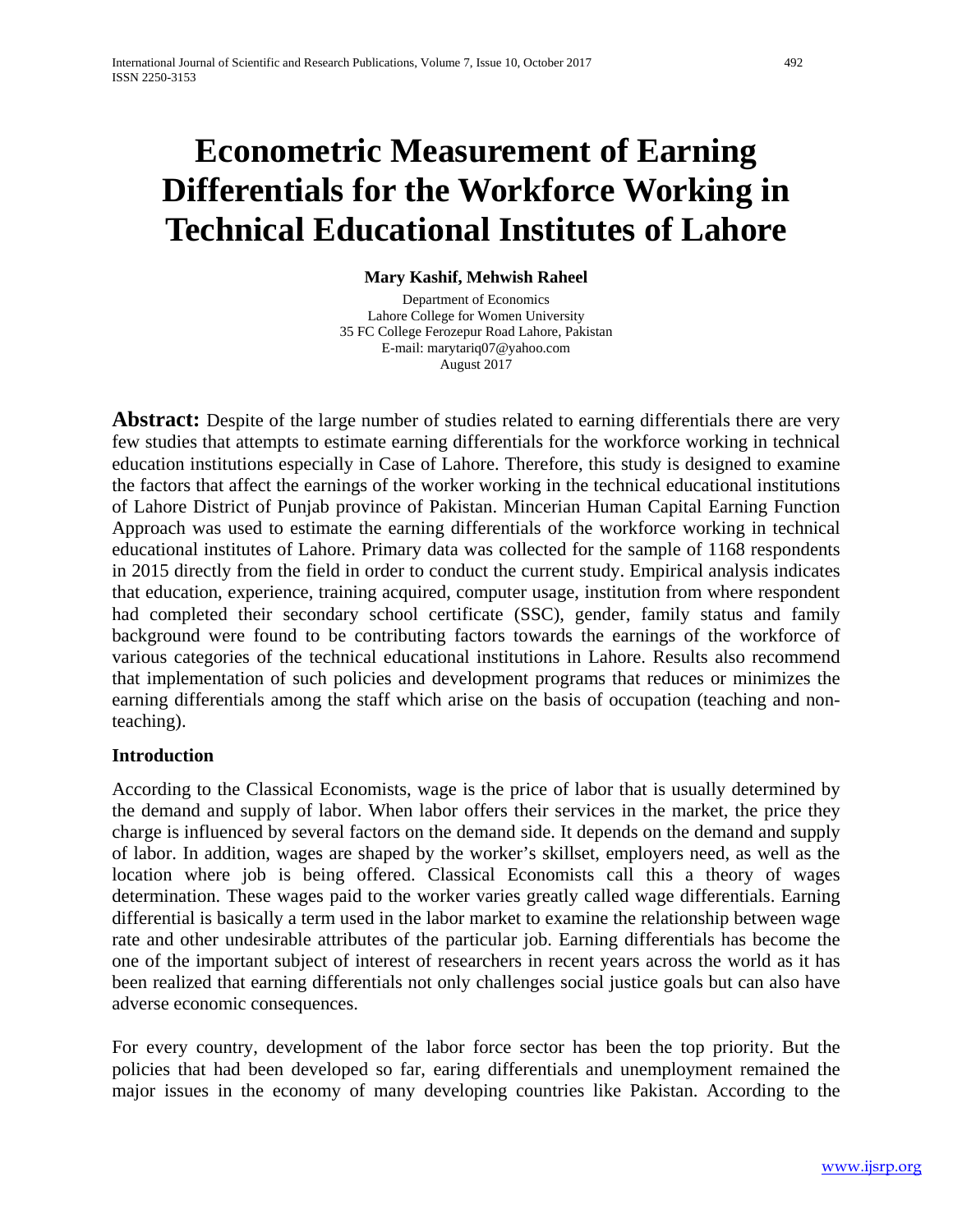Global Wage Report 2015-16, inequality trend in the labor market is mainly due the change in wages distribution and paid employments in many countries. Technical education plays an important role in building human capital and hence in the development of a country. It raises the efficiency and the productivity of the individual which eventually produce a skilled manpower and ultimately can lead economy towards a sustainable economic development. There is a great variation in earnings paid to the workers. These differentials are majorly due to the difference in the worker effort in performing the job and ability to work. Earning differentials also exists across occupation, because of demand and supply of workers for a particular job.

At the time of independence in 1947, Pakistan had a very weak Training and Vocational Education (TVE) base; this was supported by Akram and Khan (2007), Munir (2002) and Shah (2003). During 1950-2002 hundreds of vocational education (middle, secondary and higher level), polytechnic institutes, colleges and universities had been established both in private and public sector. This fact is worry some that still in Pakistan, technical education is considered as post-secondary courses and practical training intended to produce technicians, who works as supervisory staff (middle level), however vocational education considered as lower level training and education for making skilled and semi-skilled workers in different professions.

Federal Ministry of education is responsible under education department for making education policy. In this regard, many different trainings policies in the country were discussed. Under the Education Policy 1972-80 at middle level in school, vocational and training workshops were opened where students were taught vocational training, child care, weaving, black-smithy, electricity, book-binding, food preservation, wood work, home management and agriculture in accordance to the local requirement. In terms of promotion, 1981-1991 was the worst time period of vocational training in Pakistan. From 1981-1991 nothing special was added to the existing vocational and training educational schools and colleges rather to avoid the student movement in contradiction of dictatorial government many polytechnic institution and colleges were closed. Vocational and technical training need was felt in Education Policy of 1992-2002 after analyzing it thoroughly. But semi-literate dropouts training remained a major problem.

The Education Policy 1992-2002 led to the establishment of a network one each in all four provinces of Pakistan 'the teacher training institutes' which link them to the national teacher training college at federal level. A new National Education Policy 1998-2010 was formed, however Education Policy 1992-2002 was still under implementation just to satisfy the market oriented education system. According to National Educational Policy 1998-2010 sustainable socioeconomic development is not possible only with the capital investment unless there is proper supply of trained scientific and technical human resource. According to this policy, for general education there had been larger increase in the facilities in the country but for promotions of TVE facilities and opportunities provided were not enough. Technical Education Project 1996-2003 was another noticeable scheme initiated by the Federal Ministry of education with support of Asian Development Bank (Javied & Haider, 2009).

Pakistan is the sixth largest country with the population of 20 billion in 2017 as per current census. Pakistan's population is expected to be double in 2045 if it continues to grow at the rate of one point eight percent (Nasir and Nazli, 2000). This indicates the need of generating the ways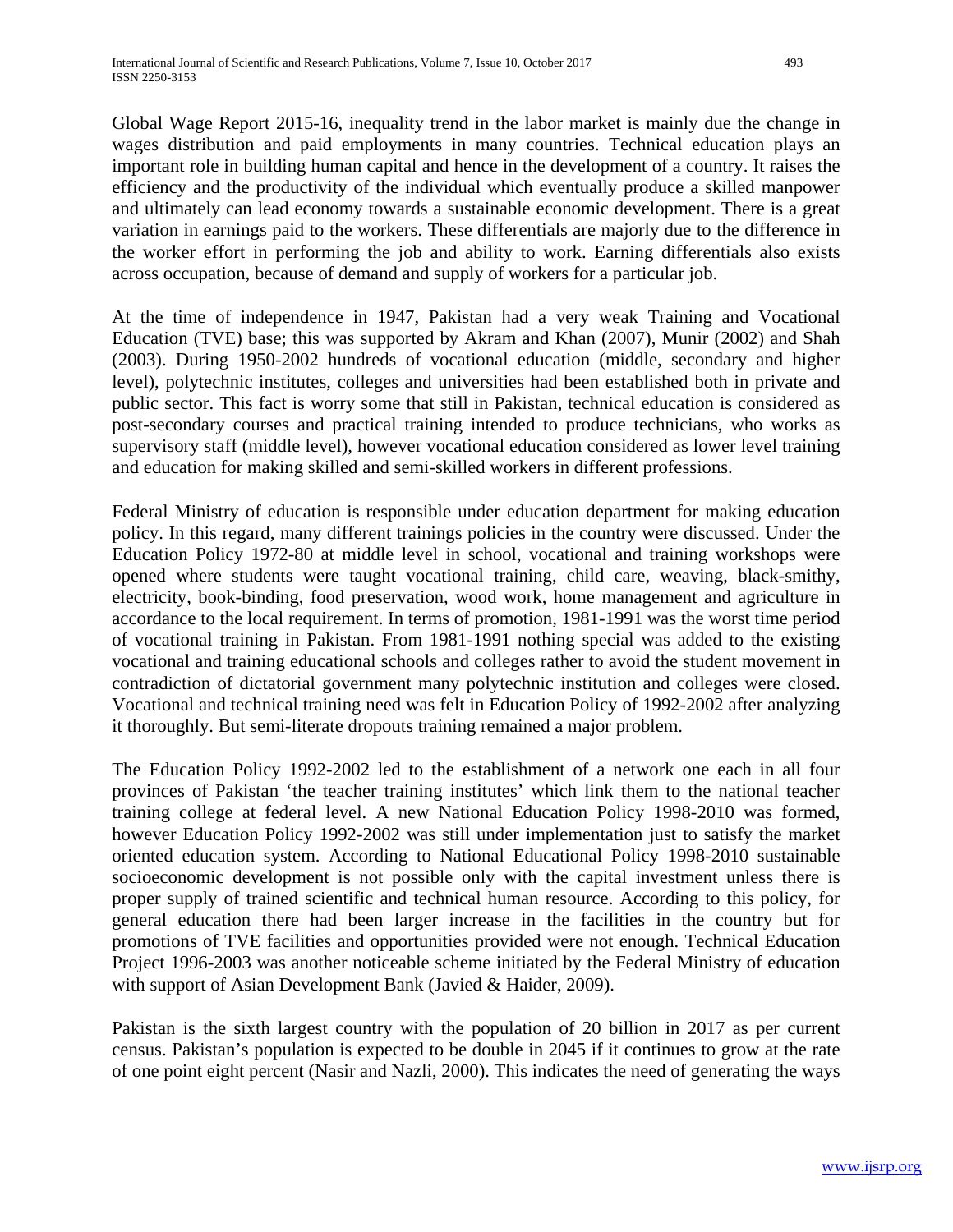to employ the coming flood of people. Measurement of the earning differentials will help to recommend the suitable polices in this regard.

Determinants of individuals earning differentials have been one of the topics that took too much attention in economic literature in the early studies starting form 1960's. All these early studies used Human Capital Approach in which the basic determinant of personal earnings was the investment to human capital. But researchers such as Behrman and Taubman (1976) and Morgenstern (1973) added some variables like father's education, gender, occupation and employment status to extend to basic human capital model as the models developed in early 60's were criticized for not taking an account of socio-economic factors. After that some other researcher like Psacharopoulos (1977a); Kasnakoğlu (1978); Tachibanaki (1980) and Varlıer (1982) went further and developed simultaneous equation systems to explore the link between education, occupation and earnings. There are a lot of studies that had been done in order to estimate the earning differentials in both developed and developing countries around the world, including Pakistan.

In Pakistan, available literature is lacking in finding out the earning differentials of the workforce of technical educational institutes especially working in Lahore. So this study intends to measure the earing differentials of the workers working in technical educational institutes of Lahore by developing family background and family status indices. So far there has been hardly any study on measurement of earning differentials using indices of Family Background and Family Status as determinants of individual's earnings.

As there are some delimitations that lies with every research since it is very difficult to study all the aspects of a certain problem. So this research is delimited to only one sector of education i.e. technical educational institutions because it has been observed that colleges and universities in Pakistan are used to place an emphasis on certification and theory problems. But now this perception is changing and focus of all the technical institutes is more on skill and training acquisition. These institutions are providing sufficient amount of supply of efficient and effective instructor, training material and enhanced learning environment.

# **Review of Empirical Literature**

**Technical Education:**Technical education has to be extremely important to the other sectors of the society due to its nature. For socio-economic development there is a need of technical and skilled workforce (Inamullah, Naseeruddin, Hussain & Shah; 2009). Inamullah et. al. (2009) concluded in their study with reference to Pakistan that teachers of technical educational institutes were only expert of academic teaching but they are not good at modern teaching techniques. They also added that no budget is allocated for the training of teachers of technical educational institutions of NWFP province of Pakistan. This was supported by Shah (2004) in his study of problems and prospects of technical education in Pakistan and also Shah, Rahman, Ajmal, and Hamidullah (2011) in their study of situation analysis of technical education and vocational training of Pakistan.

Many international studies such as Retallick and Miller (2010), Reynaldo and Martinez (2007), Yocke, Maldonado, Saddler (2007), also supported technical education as an important indicator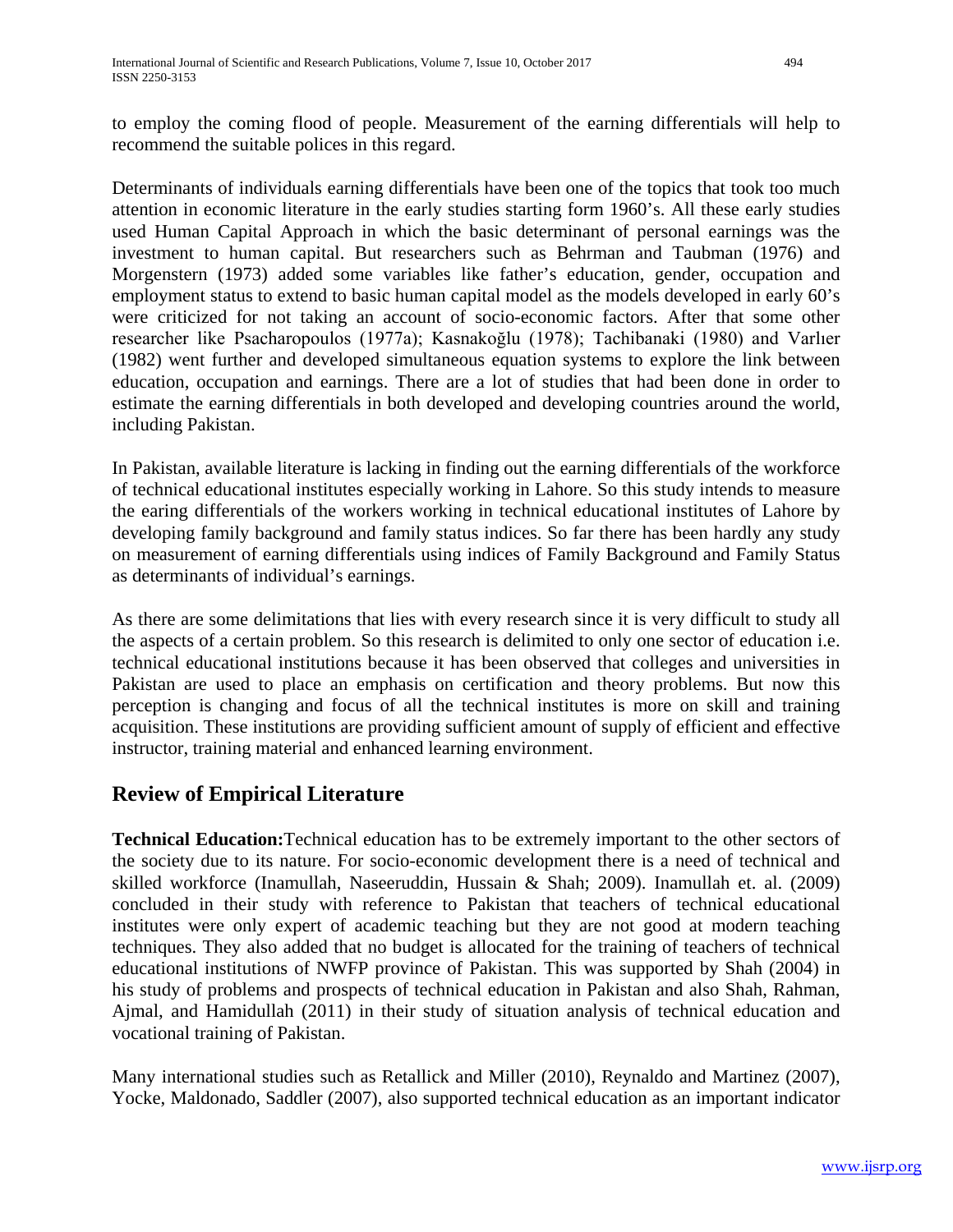for nation's development. They also concluded that there are very few Latino who get enrolled in the post-secondary technical education program particularly in the occupations that are considered to be high skill and high earnings. The authors believe that the quality of the future Labor market of United States highly depends on the education and job skill on this group.

**Education and Experience:**Education is one of the main sources of human capital accumulation which have positive and direct effect on individual's life time earnings. Chew (1990) found education the most important factor that effect earnings in software and marketing occupation of supply sector as well as software occupation of IT user sector.

Alam (2008) tried to present the picture of technical and vocational education for Bangladesh. This study also suggested that Bangladesh needs to propose in-service training programs for different subjects at different level which can help the employees to manage the changes in technical and vocational education. The study concluded that a well-planned technical and vocational education can help Bangladesh to raise their economic growth.

Faridi, Hussain and Bashir (2010) presented a study of public sector universities of Pakistan showing education impact on student's earnings. Data was collected from the two upper and lower Punjab public sector universities. The work had been divided into two parts. In the first part, statistical and descriptive analysis and in the second part econometric analysis had been discussed. Results for the first half showed that there was a positive relation between higher education and monthly earnings. For second part OLS had been used to analyze educational level impact on earnings of students. Results showed that there was a significant and positive contribution of experience and years of schooling completed on student's monthly earnings. They concluded that earnings of the students increase with the increase in level of education. On the other hand Patrinos (1995) said that women get more benefits than men because of occupational experience.

**Training and Computer use:** Training is another important indicator of earnings. Booth (1993) observed a positive impact of training on their productivity and wages for the British graduates. According to his conclusion training have considerably more effect of male earnings than the female, as the male acquire more training than the female workers. Furthermore Torp (1994) conducted a study in Norway and evaluated that training reduces the unemployment by increase in workers productivity. Javied and Hyder (2009) investigated the role of training in wage determination by using OLS technique. For this purpose cross-sectional data from Pakistan Labor Force Survey 2005-06 had been used. Their results showed that training have insignificant impact on earnings because of the poor quality of training.

Many studies at international level such as Black and Lynch (2001), Dearden, Reed and Reenen (2006), Dieckhoff (2007), Gabriella (2005), Sanchez, Barba and Valle (2003) and studies at national level such as Ghafoor, Khan and Aslam (2011), Ameeq and Hanif (2013), Kemal (2005), Khilji, Kakar and Subhan (2012), Mustafa, Abbas and Saeed (2005), Nawaz, Hassan, Hassan, Shaukat and Asadullah (2014), Zained and Hyder (2009) found positive relationship between training acquired and the earnings of the individual. On the other hand, Bartel (1994) did not find any impact of formal training on the workers productivity in terms of earnings.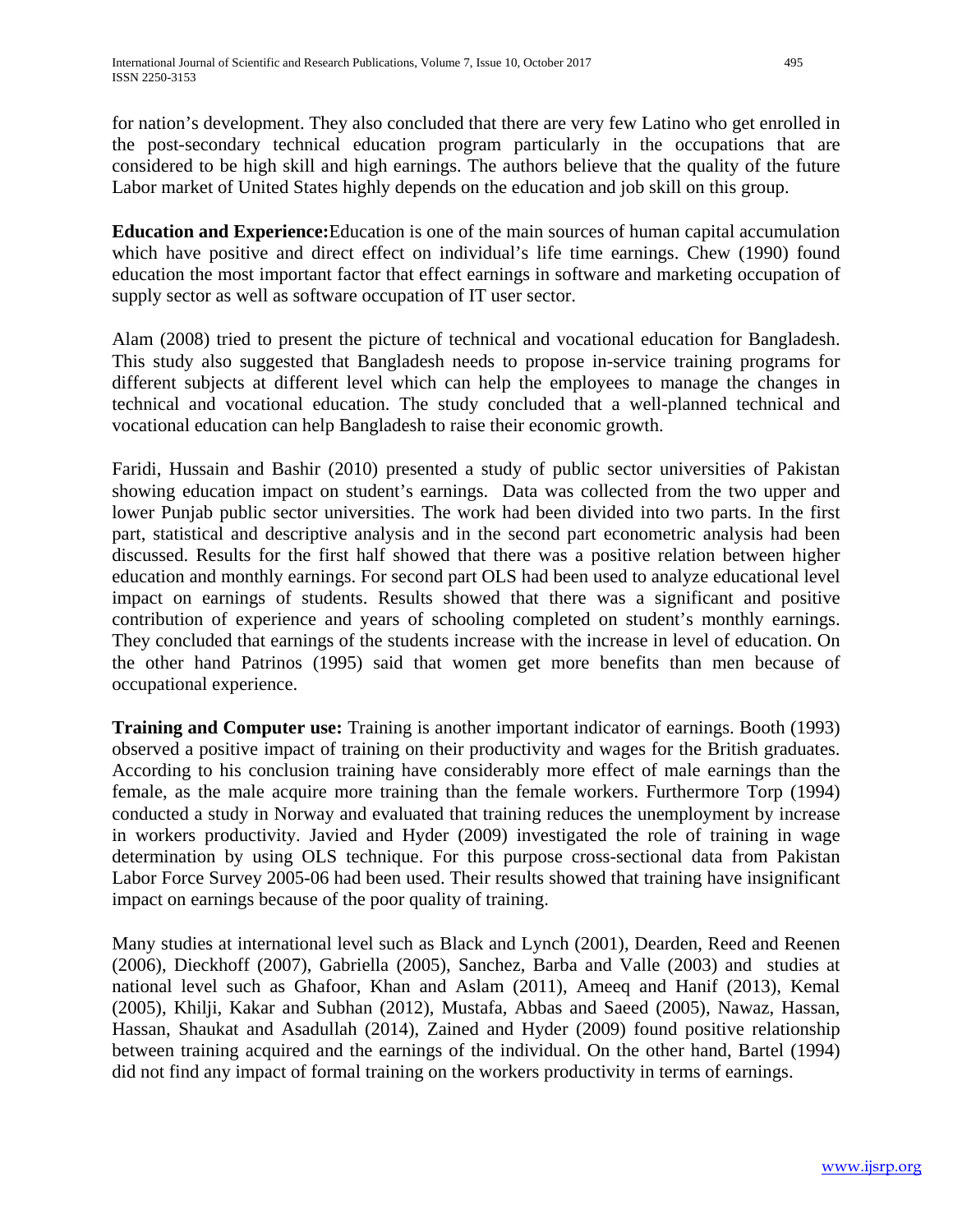**Computer usage:**Computer use is considered to be an important indicator of individual's earnings as well as institutional productivity. Few studies such as Afzal (2011; 2104), Borghans and Ter Weel (2004), Krueger (1993), Lehr and Lichtenberg (1999) found positive effect of computer use on earnings and few like Kemerer and Sosa (1991) found positive but insignificant impact of computer use on individual's earnings. Krueger (1993) found that because of the computer use, there was 10 to 18 percent increase in the earnings of the individual. Green (1998) concluded that computer use is highly valued at the work place. He also found that individuals with the 'moderate level of complexity' earn 13 percent more than the individuals who don't use computer at all.

**Family Status and Family Background:**The family status found to be another contributing factor that had positive impact on individual's earnings (Afzal, 2011; 2014). Shah (1986) concludes that family's socio-economic status has negatively associated with the women labour force participation in Pakistan.

Another factor that can affect the earnings of the individual is family background. Many studies observed the positive relationship between family background and individuals earnings. Patrinos (1995) examined a positive and significant impact of family background on the earnings in different countries. Furthermore, Altonji and Dunn (1995) said that family background can be measured by the parent's education. The author concluded that individual does with more educated parents earn more as compared to the individual's with less educated parents.

**Marital status and gender discrimination:** Marital status is considered as an important independent variable that affects the earnings of and individual. Becker (1981; 1985); Green (2003), Greenhalgh (1980) and Kenny (1983) claimed that married individuals earned more than the unmarried individuals as they are more productive. Becker (1981); Keely (1977) and Nakosteen and Zimmer (1982) also claimed that married people earn more because of the characteristics like motivation and punctuality which are greatly value by the employer. According to Boheim et al. (2007) men received a marriage premium, however it is opposite in case of married women. Married women received fewer earnings than the unmarried women. Like many other countries, studies related to Pakistan also found out that marital status have positive and significant impact on earnings (Afzal, 2014; Javied & Hyder, 2009 and Yasin et al., 2010).

Gender discrimination is another factor that has significant impact on earnings. Gastwirth (1975) tried to study how industries can be ranked and to observe the trend over time. For this purpose USA government data had been used. It had been found that there were very few areas where women dominate the market. For the continuous work as compared to men, women don't receive same economic returns which proved discrimination exists. This was supported by a study on gender earning differentials conducted by Patrinos (1995) for the workforce in engineering profession. In Greece large portion of women population manages make up to engineering workforce. The evidence showed that women earn less than men because of the discrimination in the labor market. To analyze gender earning differentials in occupation of engineering, survey of 1987 of employed engineers had been used. Results showed that difference in earnings was because of discrimination, not because of productivity, education and experience.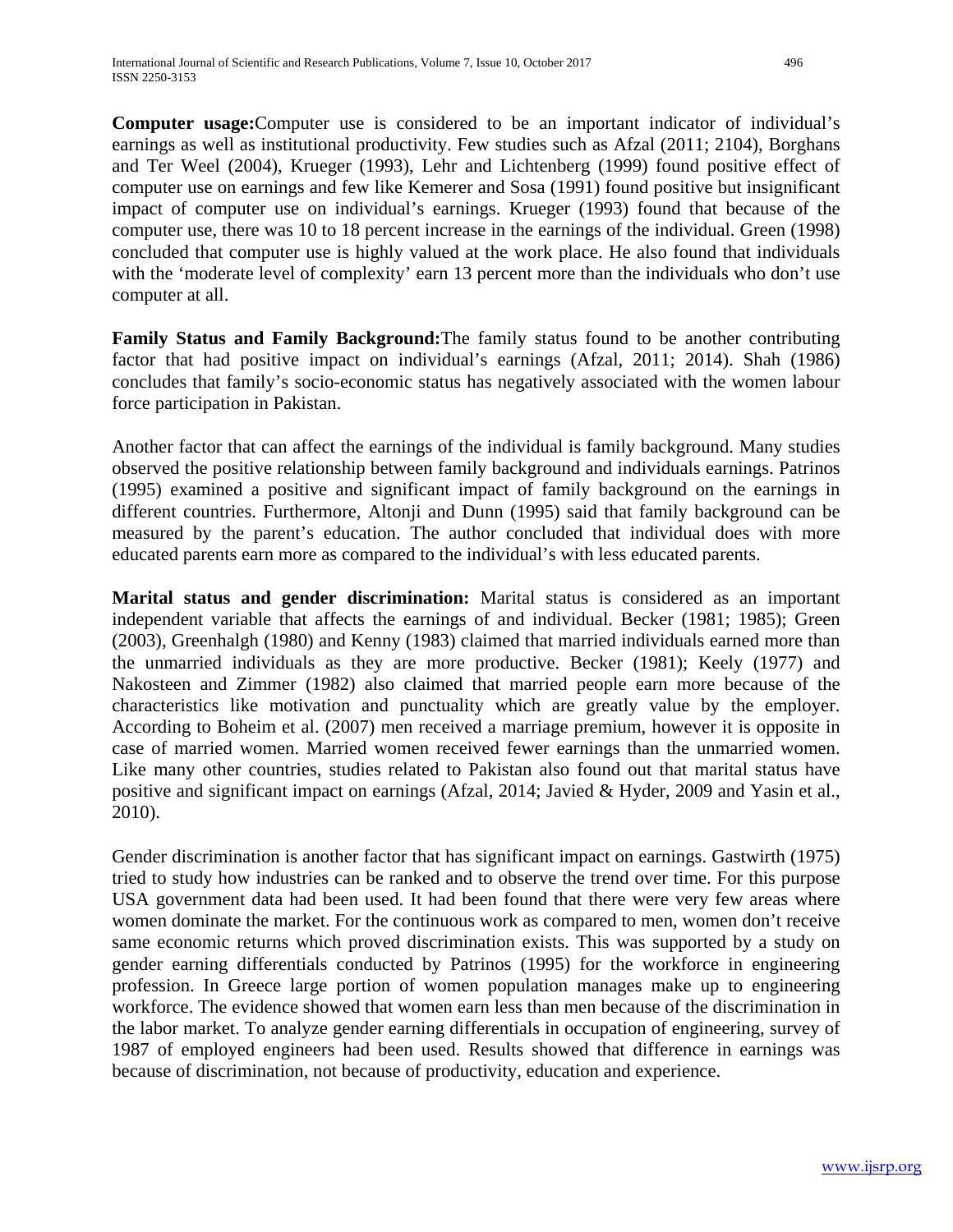Awan and Hussian (2007) also examined that male worker were receiving high income as compared to the female workers. Another study by Chew (1990) attempted to analyze the gender earning differentials in Singapore for the workforce of Information Technology (IT) occupation. The author examined gender earning differentials for two differentials IT profession of IT sector. One was software and marketing profession for both supply and user sector. Study revealed that discrimination was not always a reason behind earning differentials but there were other factors too like experience, education, age etc.

Nasir (2000) in his research tried to examine the earning differentials among private and public sectors of Pakistan. For the purpose of comparison, the private sector further divided into informal and formal sectors as it develops extended form for Human Capital Model to analyze major determinants of income. The author found that individuals working in public sector earn more in comparison to the individuals working in formal as well as informal private sectors. These higher earnings were not because of the wage structure of public sector but their own superior personal human capital endowment.

All of the studies mentioned-above were mostly out dated and constrained by data, number of variables included and estimation methods. The present study differs from previous study in terms of the nature of the data i.e. primary, sample size (1168 observations), geographical area of the study (Lahore) and the sector (Technical educational institutes). Furthermore there is hardly study found that measures the earning differentials by constructing different indexes for family background and family status as an independent variables.

# **Data Source and Methodology**

**Target Population:** Keeping in mind the objective of the study, the targeted population of this study was the workforce working in technical educational institutes of Lahore. In order to avoid the confusion that result because of the variation among the different sector this study focuses only on technical educational institutions and specifically those institutions which were affiliated with Punjab Technical Board of Pakistan.

**Sampling:** In the current study, the sample is taken from the individuals working in technical educational institutes of Lahore and especially those institutes were selected which were affiliated with the Punjab Technical Board of Pakistan. The reason for selecting the sample instead of population was money, time constraint and other human resource constraints. Getting data from the whole population of individuals working in technical educational institutions and also analyzing and interpreting the huge amount of data was difficult within the limited financial resources and the time constraints associated with the research.

**Questionnaire Design:**Questionnaire has been used as research instrument for the data collection. A questionnaire had two main types of responses. First, open-ended questions and second was close-ended questions. In open-ended questions, respondents could answer the questions in their own words. However in close-ended questions, there were dichotomous, multiple-choice and scaled based questions. The questionnaire was designed keeping in mind the objectives of the study. As a survey instrument, a questionnaire was designed for the study to investigate the individual's earnings and the major factors that determines the earnings for both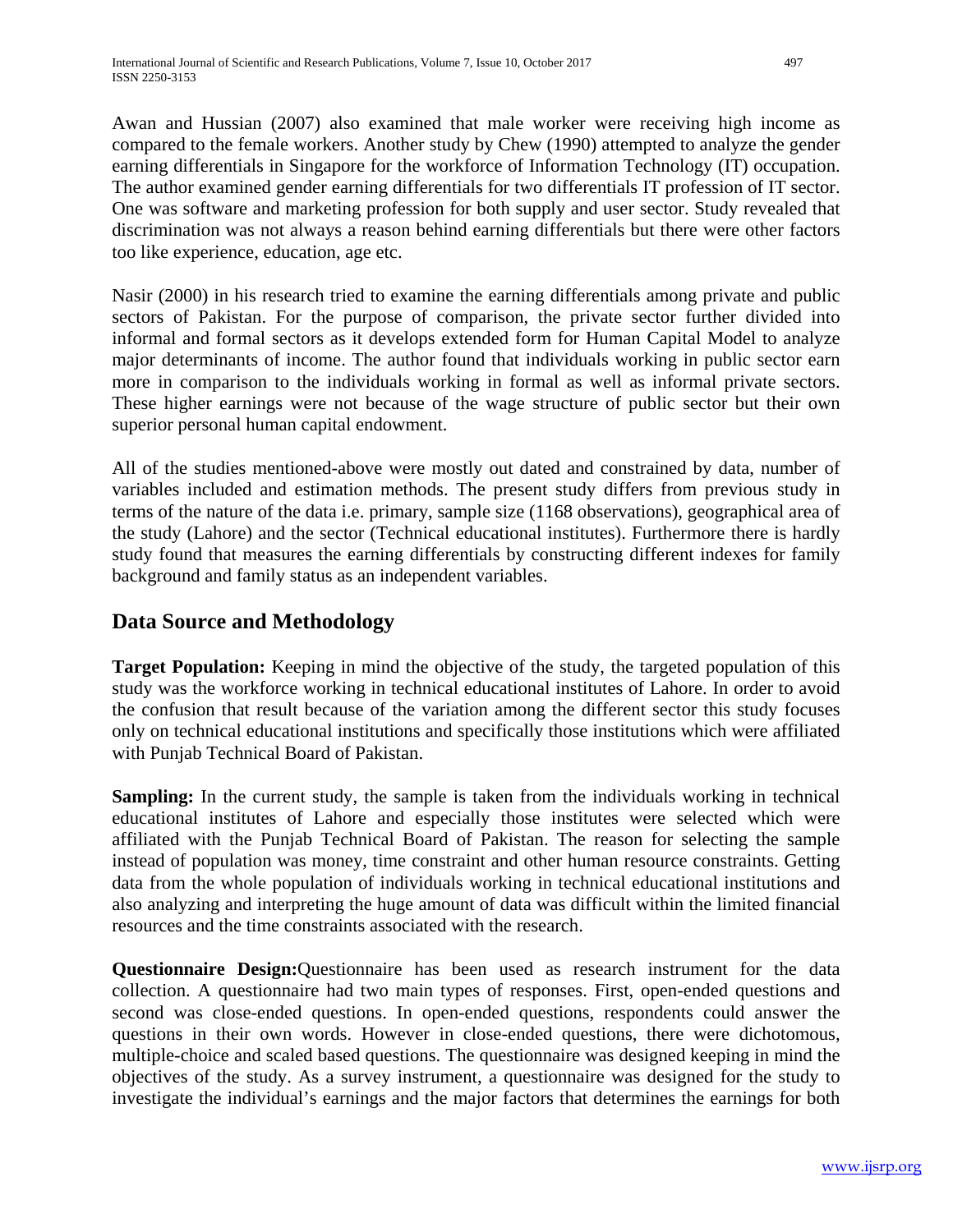teaching and non-teaching workforce of each of private and public technical educational institutions. The structured questionnaire consists of three main sections as given below:

- I. Personal Information
- II. Qualifications, Experience, Computer Skills and Trainings Acquired
- III. Respondent's Household Information

First section contained the personal information of the respondent which includes respondents name, organization name, town or area in which organization falls, nature of job and monthly income. Second sections included the information about the education qualifications, job category (Teaching or Non-teaching), type of the institution (private or public), total working experience starting from the first job to last, use of computer at work and foreign language proficiency. Third part comprised the respondent's household information such as gender of the household, income of the household, respondents gender, language use at home for communication, parents education and occupation, marital status of respondent, total years of spouse education received, employment sector of respondent's spouse, monthly income of spouse, residence (Owned, rented, Govt. accommodation or other), size of the house, ownership of agriculture land and annual income for agriculture land, can ownership by respondent, car ownership by the family member of respondent, total number of mobile phones, respondents SSC from private or public sector school.

### **Section I: Personal information**

This section included the basic information about the worker working in technical educational institutes of Lahore. For example the name of respondent (optional), name of the institute, town or location of the institute. And the variables used in this section were gender, nature of job and monthly income of the respondent from all sources like income from the main job, other job and also income from the occasional jobs. Income from the occasional jobs is the one you get from entrepreneurship, farming a family agriculture land or from a private business. Gender is an important factor that can affect the individual's earnings. Chew (1990) found that gender preference is the variable that found to be effective in IT managerial supply sector. Supporting Chew (1990), Afzal (2011; 2014) also said that gender is an important factor that contributes in individual's life time earnings.

### **Section II: Qualifications, Experience, Computer Skills and Trainings Acquired**

The second section investigated the professional qualifications or skill set of the respondent based on his education (in terms of years of education completed), SSC (secondary school certificate), the category of the respondent in the institutes (teaching or non-teaching), type of the institution they are working in, their total work experience staring from the first job to the present one, use of computer at work, respondents foreign language proficiency and formal training. Professional qualifications is very important in determination of individuals life time earing. Education and experience are direct link to the individual's earnings. Individuals with the higher education and experience earn more as compared to the other people with low education and experience (Faridi et al, 2010). Furthermore training also has an impact on individual's earnings. Training has positive but insignificant impact on earnings because of the quality of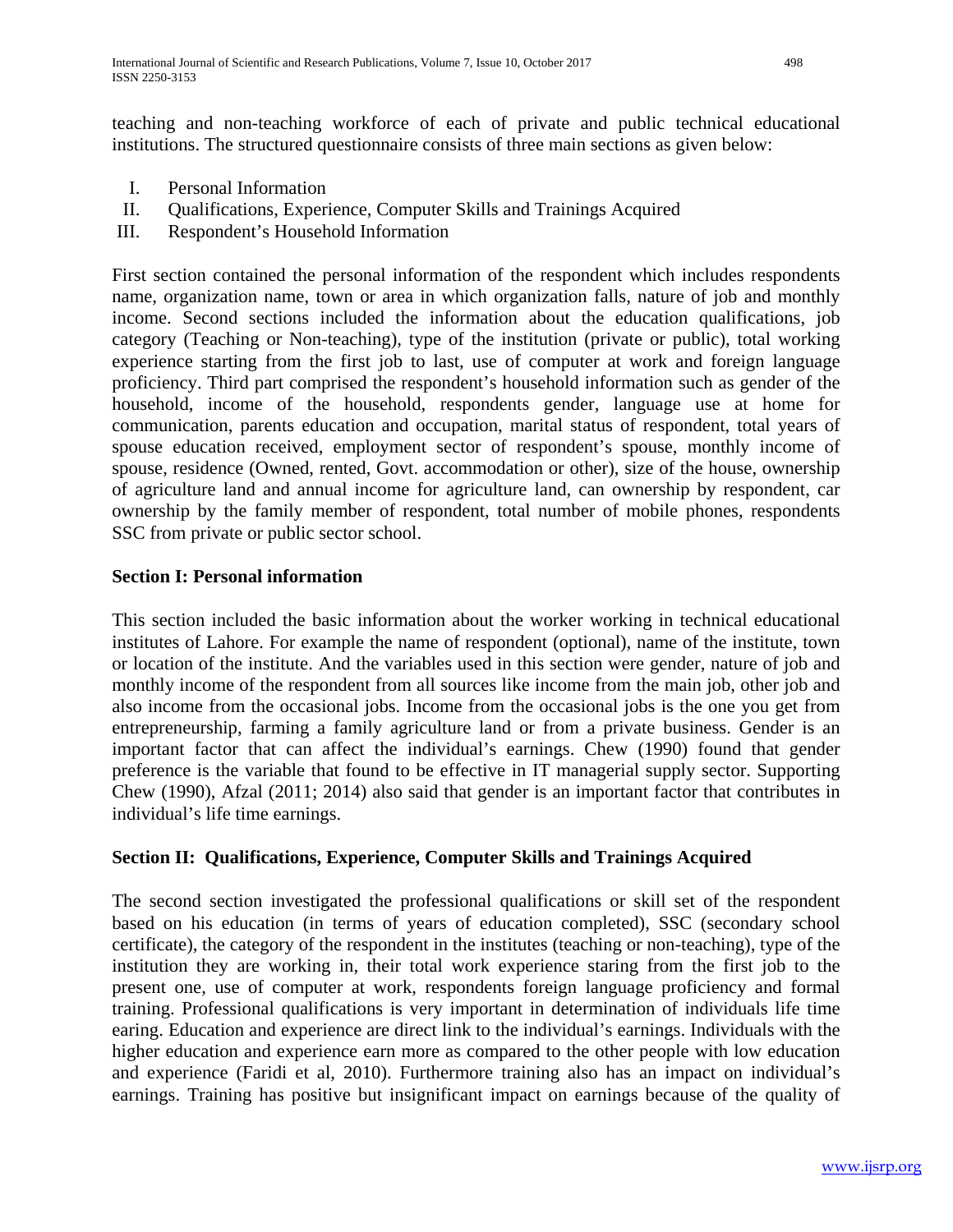trainings (Javied & Hyder, 2009). So the study is also expecting a positive link between training and earnings for the workforce working in technical educational institutes.

### **Section III: Respondent's Household Information**

This section tried to find the importance of respondent's family background and family status in determining their earnings. This section represents the different indicators of family background and family status indicators with reference to Pakistan which were further used in the development of indexes of family background and family status. Indicators of family background include parent's education, parent's occupation and the language that has been used at home for the sake of communication. Family status indicator included income of the head of the household, employment sector and salary of spouse, residence of respondent, area and the size of the house, income from the agriculture land, ownership of car and numbers of cars own by other family members and number of mobile phones in a household. Azal (2011, 2014) used family background and family status as an indicator in order to determine individual earnings in Pakistan. It had been found that family background and status have a positive and significant impact on individual earnings. So current study is also expecting and positive impact of both Family Background and Family Status indices on the earnings of technical educational institute's workforce.

**Scale of Instrument:**In social science research, question on a Likert scale are widely used. Maximum questions used in the questionnaire were kept close ended using nominal and ordinal scale except from the occupation of the parents. For some questions Likert scale of different points had been used. While open-ended questions like occupation of respondents mother and father were measured by the ISCO-8 (International Standard Classification of Occupation) scores of major groups of occupation. ISCO-8 divide occupations in 10 major groups give below:

| Thiernational Standard Classification of Occupation |                                                    |  |  |
|-----------------------------------------------------|----------------------------------------------------|--|--|
| Codes                                               | <i><b>Occupations</b></i>                          |  |  |
|                                                     | Manager                                            |  |  |
| 2                                                   | Professionals                                      |  |  |
| 3                                                   | <b>Technicians and Associate Professionals</b>     |  |  |
|                                                     | <b>Clerical Support Workers</b>                    |  |  |
| 5                                                   | Services and Sales Worker                          |  |  |
| 6                                                   | Skilled Agricultural, Forestry and Fishery Workers |  |  |
|                                                     | <b>Craft and Related Trades Workers</b>            |  |  |
| 8                                                   | Plant and Machine Operators and Assembler          |  |  |
| 9                                                   | <b>Elementary Occupations</b>                      |  |  |
|                                                     | <b>Armed Force Occupation</b>                      |  |  |

**Table 1 International Standard Classification of Occupation**

**Sampling Dynamics:**The sample size was equally distributed among the nine towns of Lahore and Lahore Cantt targeting technical institutions affiliated with Punjab Technical Board. Keeping in view the objective of the study, both private and public institutes were targeted for the data collection. Furthermore for the second objective, data was collected from categories of staff teaching and non-teaching both from targeted technical educational institution.There were 74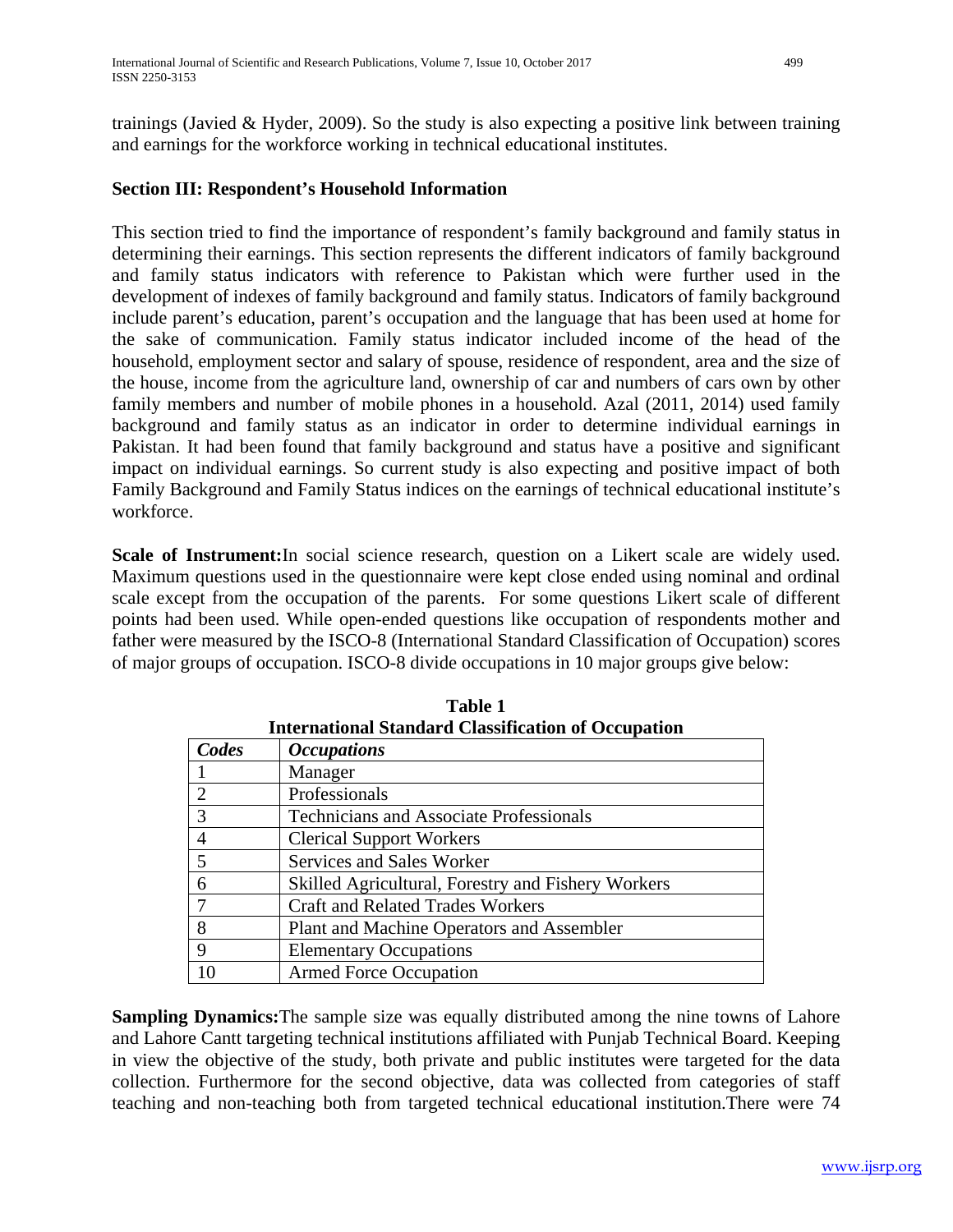technical institutes affiliated with the Punjab Technical Board. Fifteen hundred questionnaires were distributed in technical institutes and colleges which were affiliated with Punjab Technical Board of Pakistan.

Hence, there were two constraints that were faced at the time of data collection that was time and non-availability of the respondents. So after studying literature it had been observed that to achieve the objectives of the study from the whole list of institutes affiliated with Punjab Technical Board can be focused more on the institutes that are providing technical education than the other institutes.

**Pre-Testing and Reliability test**: To check the reliability and validity of the questionnaire, a pre-test was conducted. For pre-testing, 60 questionnaires were distributed equally in both public and private institutes of technical education. These 60 questionnaires were not including in the actual sample size. Thirty questionnaires had been filled from each institute (public and private institutes). Questionnaires got filled from both teaching and non-teaching staff of those institutes as researcher wanted the equal participation of both categories. Thus, 15 questionnaires had been filled up from the teaching and 15 from the non-teaching staff of each public and private educational institute. During this, respondents were encouraged to ask questions and comment on any question, if they have problem in understanding the question or the statement was unclear. Responses showed few weak points in the questionnaire so some modifications were made before finalizing the questionnaire.

Cronbach's Alpha test established by Lee Cronbach's in 1951 was used to test the reliability of the questionnaire. Results of Cronbach's alpha test are given below:

| <b>Reliability Statistics</b>        |    |  |  |  |
|--------------------------------------|----|--|--|--|
| Cronbach's Alpha test<br>No of Items |    |  |  |  |
| 0.756                                | 54 |  |  |  |

**Table 2**

Since value of Cronbach's Alpha test was 0.756 which is more than acceptable for the reliability. Which means now data can be collected from the respondents.

**Data Collection Source:** The source of data collection that had been used in the study is primary source. Data has been collected by the researcher's themselves from the technical educational institutes of Lahore. Since, Primary data is considered more accurate, reliable and authentic then secondary data since it has not been published previously, thus it has not been altered or changed by people. Researchers used primary data sources to get first-hand information for the variables of interest to achieve the objectives of study.

**Consent:**Permission was taken from the educational institutions, where the study was beingperformed before collecting or conducting the survey. Permission letter had been submitted to the Head/Principal of the educational institutes with the brief description of the study and ensuring the administration and the respondents that their response to the questionnaire will be kept strictly confidential and will not be disclosed or used for purpose other than the research.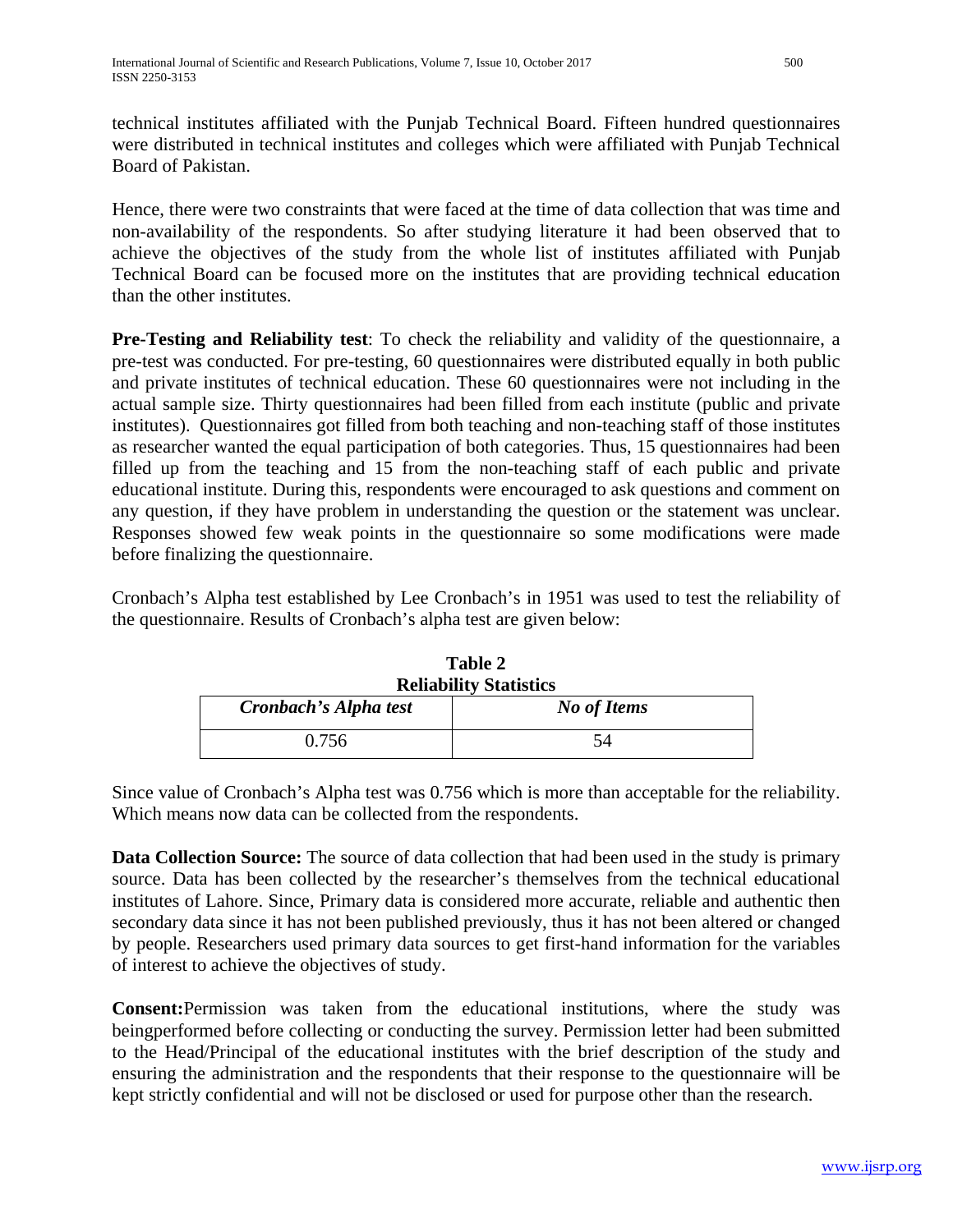**Data collection:**After getting permission, data was collected from workforce of technical educational institution affiliated with the Punjab technical board. Data was collected through various means such as direct visits to the institutions, where questionnaires were randomly distributed among the teaching and non-teaching staff, interviews were conducted and also via emails from the technical educational institutes of Lahore.

**Response Rate of the Study:**For attainting the objectives of the study a sample of 1168 observations has been collected. Total 1500 questionnaires were distributed in the technical educational institutes because 253 questionnaires were not returned by the respondents. So in order to complete the sample size extra questionnaires got printed. But after data cleaning only 1168 questionnaire were left that could be used for the final estimation. As around 79 questionnaires were not seriously filled or usable. For the distribution and collection of data from relevant respondents simple random sampling technique have been used in the sample institutions.

|                                                   | Teaching<br>Respondents | Non-<br>Teaching<br>Respondents | Total<br>Respondents |
|---------------------------------------------------|-------------------------|---------------------------------|----------------------|
|                                                   | 473                     | 143                             | 616                  |
| <b>Respondents from Public Sector Institutes</b>  | (40%)                   | (13%)                           | (53%)                |
|                                                   | 398                     | 154                             | 552                  |
| <b>Respondents from Private Sector Institutes</b> | (34% )                  | $(14\%)$                        | (47%)                |
| <b>Total Respondents</b>                          |                         |                                 | 1168                 |

**Table 3 Details of respondents of technical institutions by sectors and categories**

**Data Analysis:**As a first step towards the analysis data collected through questionnaire were organized and sorted. And for all analysis Statistical Package for Social Sciences (SPSS) version 21.00 was used.

**Diagnostic Method:**After sorting data on earning differentials for the workforce working in technical educational institutes of Lahore, analytical techniques such as frequencies, averages, dispersion and percentages were used as the study is quantitative in nature.

**Descriptive Analysis:**In order to interpret data, descriptive statistics were applied. Data were represented or described by the frequencies, averages and percentages. According to Fisher and Marshall (2009) that's the graphical techniques and the numerical procedures are used in order to describe the characteristics of the sample data set. In current study, descriptive analysis was used to explain the characteristics of the data set e.g. demographics, professional qualification and the household information.

# **Methodology:**

**Regression Model:**In order to estimate the earning differentials for the workforce working in technical educational institutes the current study used Mincer Basic as well as Augmented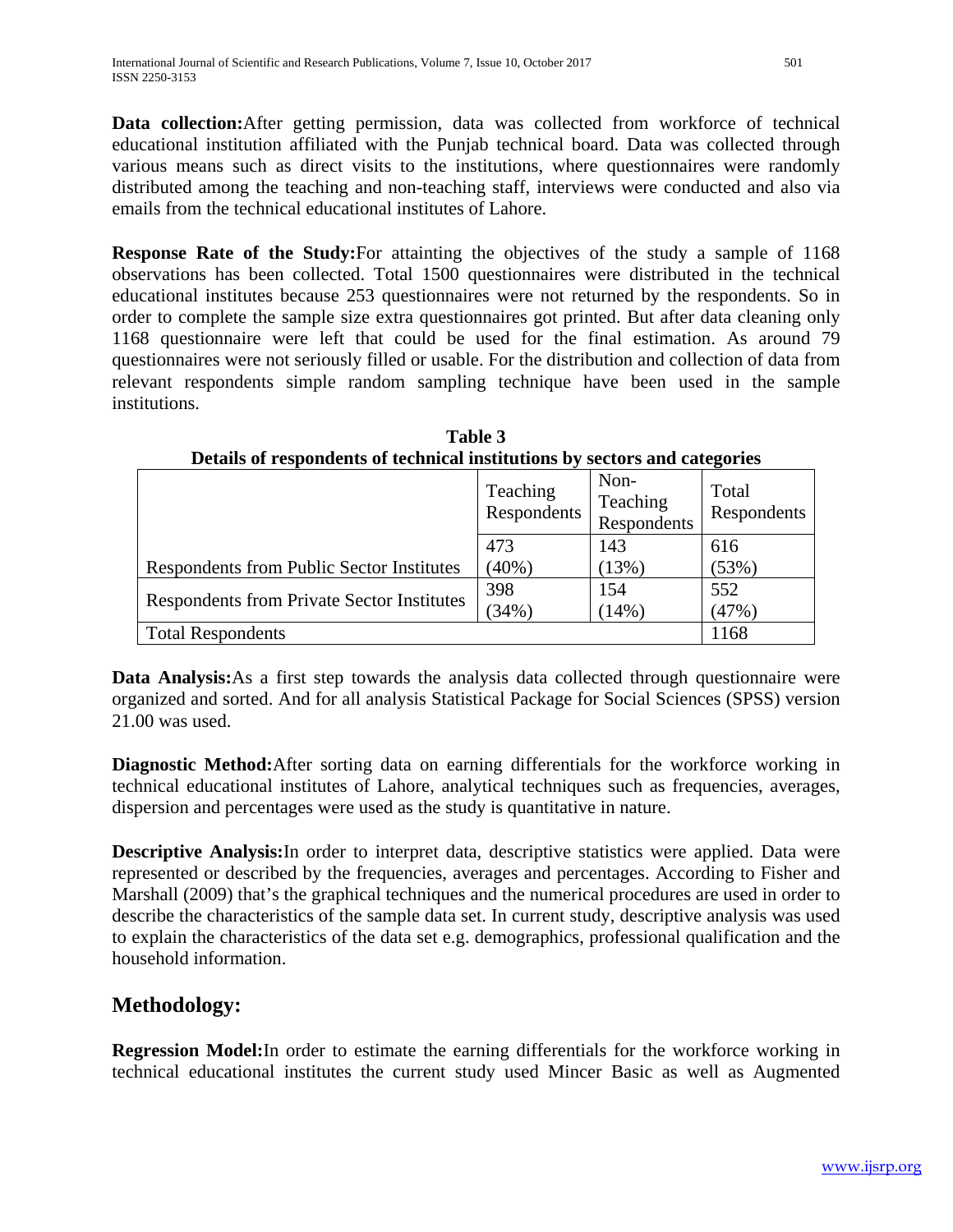Human Capital Earning Function Approach as was used by studies by Afzal et. al. (2010), Afzal (2014), Daneshvary (1993), Fernandez (2009) and Siddiqui and et. al. (1998).

**Model Specification:**To identify and estimate the earning differentials for the workforce of technical educational institutions, the following models were considered:

**Mincer Basic Human Capital Earning Function:**According to Basic Human Capital Model, natural log of individuals earnings in a given time period was explained or determined by the education and experience squares (Mincer, 1974) as give below:

$$
\ln Y_{i} = \beta_{0} + \beta_{1} E du_{i} + \beta_{2} E x per i_{i} + \beta_{3} E x per i_{i}^{2} + \mu_{i}
$$
 (Basic Model)

**Augmented Earning Function:**Augmented Earning Function was specified in the form of regression model as follow:

 $\ln Y_i = \beta_0 + \beta_1 \text{Edu}_i + \beta_2 \text{Experi}_i + \beta_3 \text{Experi}_i^2 + \sum_{i=1}^k \beta_i X_i + \mu_i$  (**Model 1**)

Another form of Model 1, when education is being measured by 'years of schooling completed' is given below:

$$
\ln Y_i = \beta_0 + \beta_1 E du_i + \beta_2 E x peri_i + \beta_3 E x peri_i^2 + \beta_4 Comp_i + \beta_8 Train_i + \beta_6 SSC_i + \beta_7 Gend_i + \beta_5 Flang_i + \beta_9 FBI_i + \beta_{10} FSI_i + \mu_i
$$
\n(Model 2)

Where as,

- $\ln Y_i$  = Natural log of net per month earnings of the workforce of technical educational institutes of Lahore in fiscal year 2016. Net monthly earnings include net salary from the main job plus from other and occasional jobs. Income from occasional job includes income from research projects or script marking income from entrepreneurship etc.
- $E du_i$  = Education of the *i*<sup>th</sup> respondent.  $E du_i$  is measured in term of 'years of schooling completed'. It is the main predictor variable in an earning function.  $\beta_1$  is the estimated coefficient associated with  $Edu_i$  which measures the marginal rate of percentage change due to an additional year of schooling which is expected to be positive in the current study, which also measures private financial returns to education of  $i^{th}$ respondent.
- $Experiment<sub>i</sub>$  Total number of years of work experience (from the first job till the current job) of the  $i^h$  respondent.  $\beta_2$  is the estimated coefficient associated with  $Experiment<sub>i</sub>$  which measures the marginal rate of percentage change due to an additional year of experience. In the present study it is expected to be positive in the current study.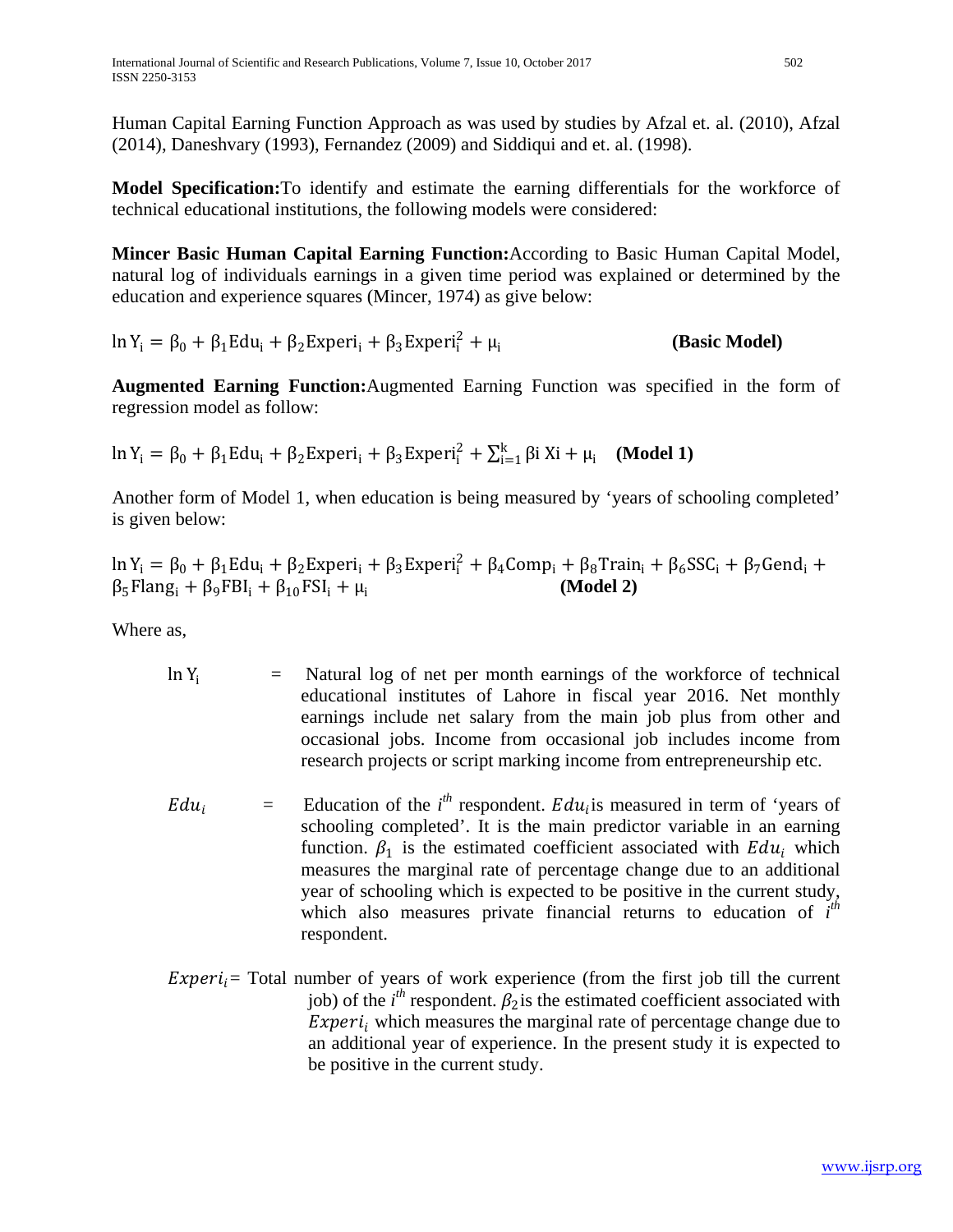- *Experi*<sup>2</sup> = Squares of total number of years of work experience of the *i*<sup>th</sup> respondent. A positive and negative value of the coefficients of variables  $Experiment$ ; and  $Experiment_i^2$ , respectively shows the concavity of experience-earning profile. By concavity of experience-earning profile it mean an additional year of experience will lead to high earnings but at decreasing rate.
- $Comp_i$  = Computer literacy, measured by the use of computer/internet at work (it is a dichotomous variable, '1' for using computer and internet at work and '0' otherwise) by the  $i<sup>th</sup>$  respondent.
- $Train_i$  = Foreign/local training acquired which was helpful for the job, (it is a dichotomous variable, '1' for Yes, if the respondent has received training and '0' for No, if the respondent has not receive any local/foreign training) by the *i*<sup>th</sup> respondent. In case of many developing countries including Pakistan it had been found that training have a direct or positive impact on earnings (Afzal, 2014; Gaag & Vijverberg, 1989; Jimenez & Kugler, 1987; Naisr, 1990).
- $SSC sector_i$  = Sector of institution from where  $i^{th}$  respondent has completed Secondary School Certificate ('1' for SSC from government institution and '0' for SSC from private institution).
- Gend<sub>i</sub> = Gender of the  $i^{th}$  respondent ('1' for the male respondent and '0' for the female respondent). The impact of gender on earnings subjected to the empirical results/outcome.
- *Flangu<sub>i</sub>* = Foreign Language Proficiency of the  $i^{th}$  respondent ('1' for Yes and '0' for No). The impact of Foreign Language proficiency on earnings is expected to be positive in the current study.
- $FBI_i$  = Family Background Index was developed by parent's education and parent's occupation of the *i*<sup>th</sup> respondent and the language use at home for communication. This study differs from the other studies because of the use of 'family background index' rather than simply measuring it by father's education in terms of years of schooling completed of the *i*<sup>th</sup> respondent. Many researcher have used fathers education as a measure of family background like Afzal (2011; 2014) for Pakistan, Armitage and Sabot (1987) for Kenya and Tanzania, Neuman (1991) for Israel, Liu *et al.* (200) for Greece, San-Segundo and Valiente (2003) for Spain. Research conducted by Afzal (2011; 2014) found positive relationship between family background and earnings in case of workforce working educational institutions of general nature. So, this study also expected the direct link between earnings and family background.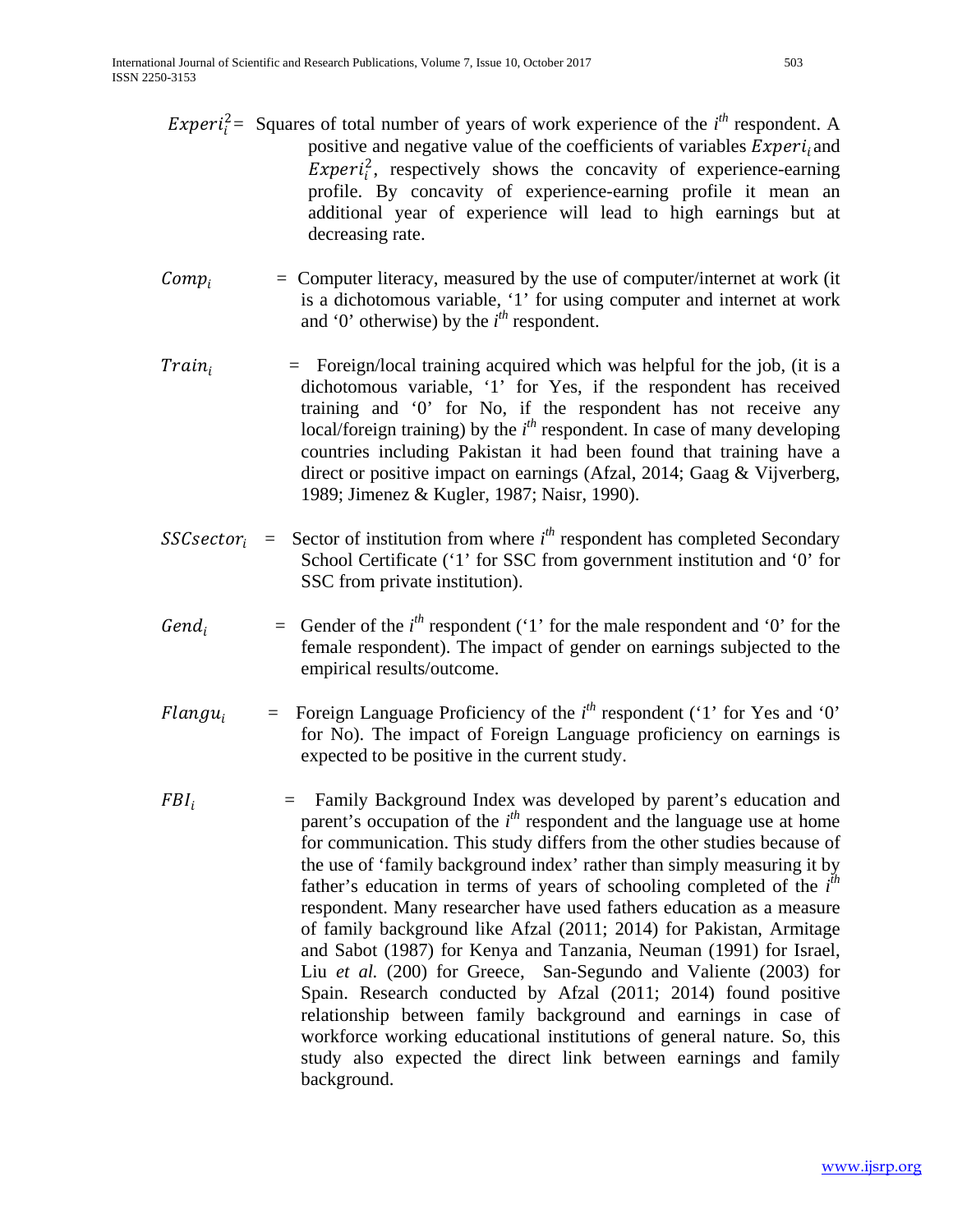$$
FSI_i
$$
 = Family Status Index was constructed by different indicators. In Pakistan, FS (Family Status) of an individual is known by his/her residence, area and the size of the house, income from the agriculture land, income of the head of the household, spouse education, employment sector of spouse, income of spouse, ownership of car, number of cars owned by the other family members, number of mobile phones in a household of the *i*<sup>th</sup> responder. Another factor that makes this study different from the other studies because of the use of another index i.e. 'Family Status Index' rather than simply measuring it by ownership of car by the *i*<sup>th</sup> responder. Afzal (2011, 2014) used car ownership as a measure of family status in case of Pakistan and found the positive link between family status and the individual's earnings. The current study is also expecting the direct relationship among family status and earnings.

 $\mu_i$  = Random Error Term

**Method for Constructing Family Background and Family Status indices***:* Over the year's numbers of indices have been constructed including living conditions index to measure inequalities in health, housing etc. by Social and Cultural Planning Office of Netherlands (Boelhouwer & Stoop, 1999), Duncan's index in order to classify occupation by income and education (Oakes & Rossi, 2003) and many more indexes. But while constructing indexes, the most important problem faced by the researcher is finding a suitable aggregation strategy in order to combine the multidimensional indicators into a composite index.

For current study PCA found to be a most suited method to construct a Family Background and Family Status index.

**Principal Component Analysis (PCA):**PCA was given by Pearson (1901). PCA is a useful technique for converting or transforming large number of variables into a smaller and more consistent/logical uncorrelated set of factors.

PCA is an approximation to PFA (Principal Factor Analysis) if the components are rotated. Difference between both techniques is that PCA assume that in a variable all variability should be used in the analysis, however in PFA variability that is common with the other variables are used. In most of the cases results of both techniques are more or less the same. Though PCA is more suitable for the data reduction and PFA is suitable for detecting structure.

PCA was first used develop a single index by combining socio-economic indicators (Boelhouwer & Stoop, 1999). Since late 1990s many researcher such as Antony and Rao (2007), Fukuda, Nakamura and Takano, (2007), Rygel, O'Sullivan and Yarnal (2006); Tata and Schultz (1988); Sekhar, Indrayan, and Gupta (1991); Zagorski (1985) have used PCA to compute indexes. The method of constructing family status and family background indexes built from the weights generated using PCA have potential to explain earning differentials.

**Indicators Selection for an Index:**Various indicators were included in an index development keeping in mind the factors and in the light of literature that directly or indirectly represents the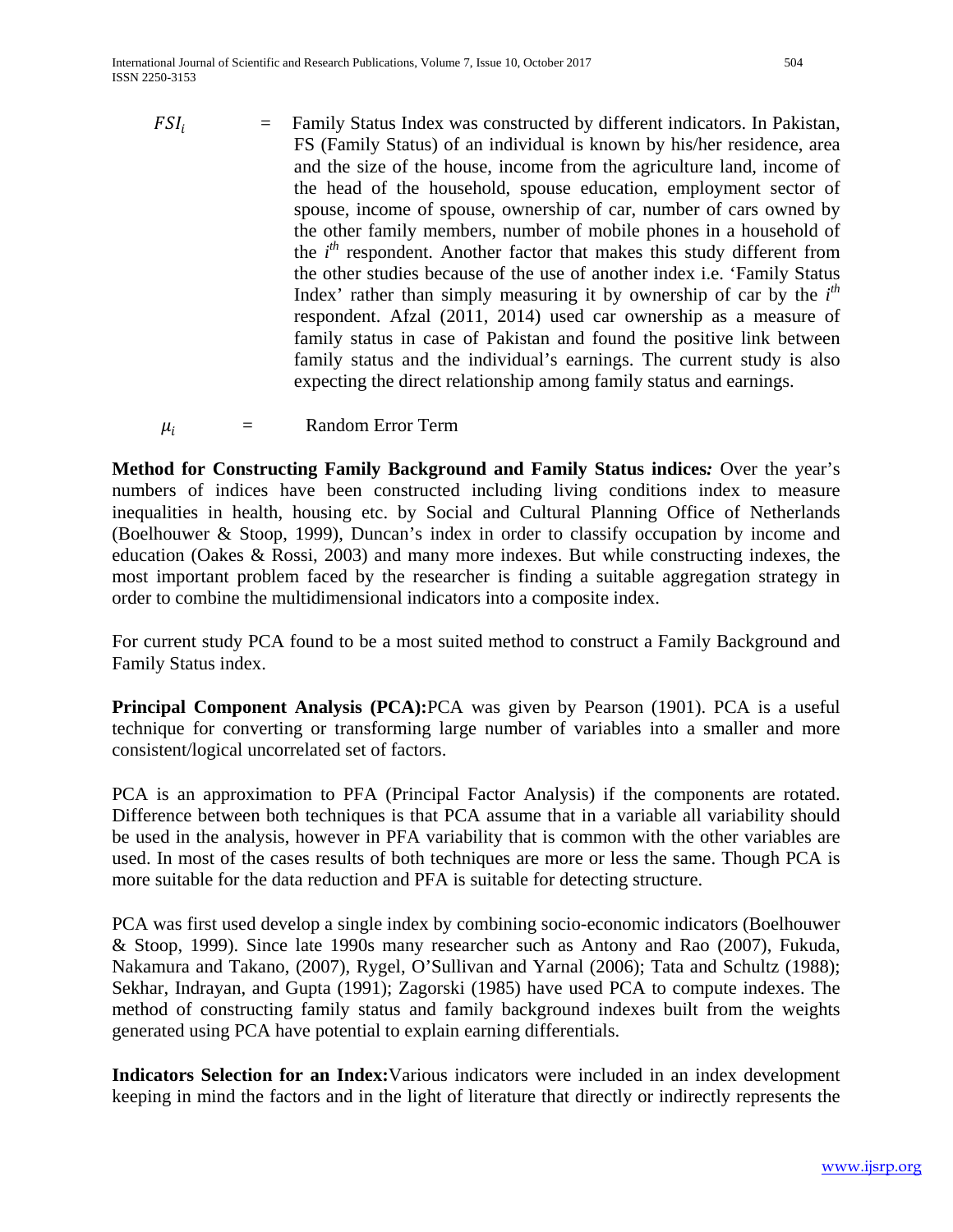Family Background and Family Status. In general, the indicators that are repeatedly discussed as family background were parent's education, language used at home for communication purpose and parent's occupation, income of the household. According to Duncan and Magnuson (2003), that parental educational attainment, home-learning environment and parent teaching-style have a strong correlation with the children achievement. Another indicator used as an indicator or family background is parent's occupation. Generally, it has been assumed that father is the main figure who is responsible for the socio-economic wellbeing of the family (Afzal, 2011; 2014). The mother's occupation is taken as a substitute only when father's occupation is not available. But this approach has become questionable. As over the last decades, employment condition of the household has been changed drastically. Now even mothers contribute in the family income (Entwisle & Astone, 1994).

Indicators generally used as the representative of family status in Pakistan are the number of cars owned by the individual and their family members, residence, size of the house, spouse education, spouse income, income from other sources like from agriculture land and total number of phones and mobile phone in a household. In case of Pakistan all these are considered as an important representative indicators of family status. In many developing countries, especially in countries like Pakistan having car is one of the important indicator of family status. Ownership of a house along with the ownership of car(s) is consider as a high family status in Pakistan. (Afzal, 2011; 2014). However, few of these indicators were dropped from the analysis because of missing values.

# **Testing the Appropriateness of a Principal Component Analysis:**

The correlation between the indicators was checked before preforming the PCA. Kaiser-Meyer-Olkin (KMO) has been used in the present study to check the sample adequacy.

Another test which is used to check the strength among the indicators is Bartlett's Test of Sphericity. Maximum KMO can be 1.0. A value of 0.9 degree of common is considered as marvelous, 0.80 as meritorious, 0.7 as middling, 0.6 as mediocre, 0.5 miserable and any value below 0.5 is unacceptable. In current study KMO value for the family status index was 0.63 (degree of common variance is mediocre) and Bartlett's statistics is significant, as for family background index KMO value was 0.542 and Bartlett's statistics is significant which shows degree of common variance is miserable but data still can be used to preform PCA. Table 4 shows the results of KMO for both family background and family status index. These diagnostic procedure shows that PCA is appropriate for the data.

| <b>KMO and Bartlett's Test of Sphericity</b> |       |                                      |    |      |  |
|----------------------------------------------|-------|--------------------------------------|----|------|--|
| KMO Measure of sample adequacy               |       | <b>Bartlett's Test of Sphericity</b> |    |      |  |
|                                              |       | Chi-Square                           | Df | Sig  |  |
| <b>Family Background</b>                     | 0.542 | 464.009                              |    | .000 |  |
| <b>Family Status</b>                         | 0.63  | 258.695                              | 28 | .000 |  |

| Table 4                              |  |
|--------------------------------------|--|
| $VMA$ and Dawlett's Test of Sphawiai |  |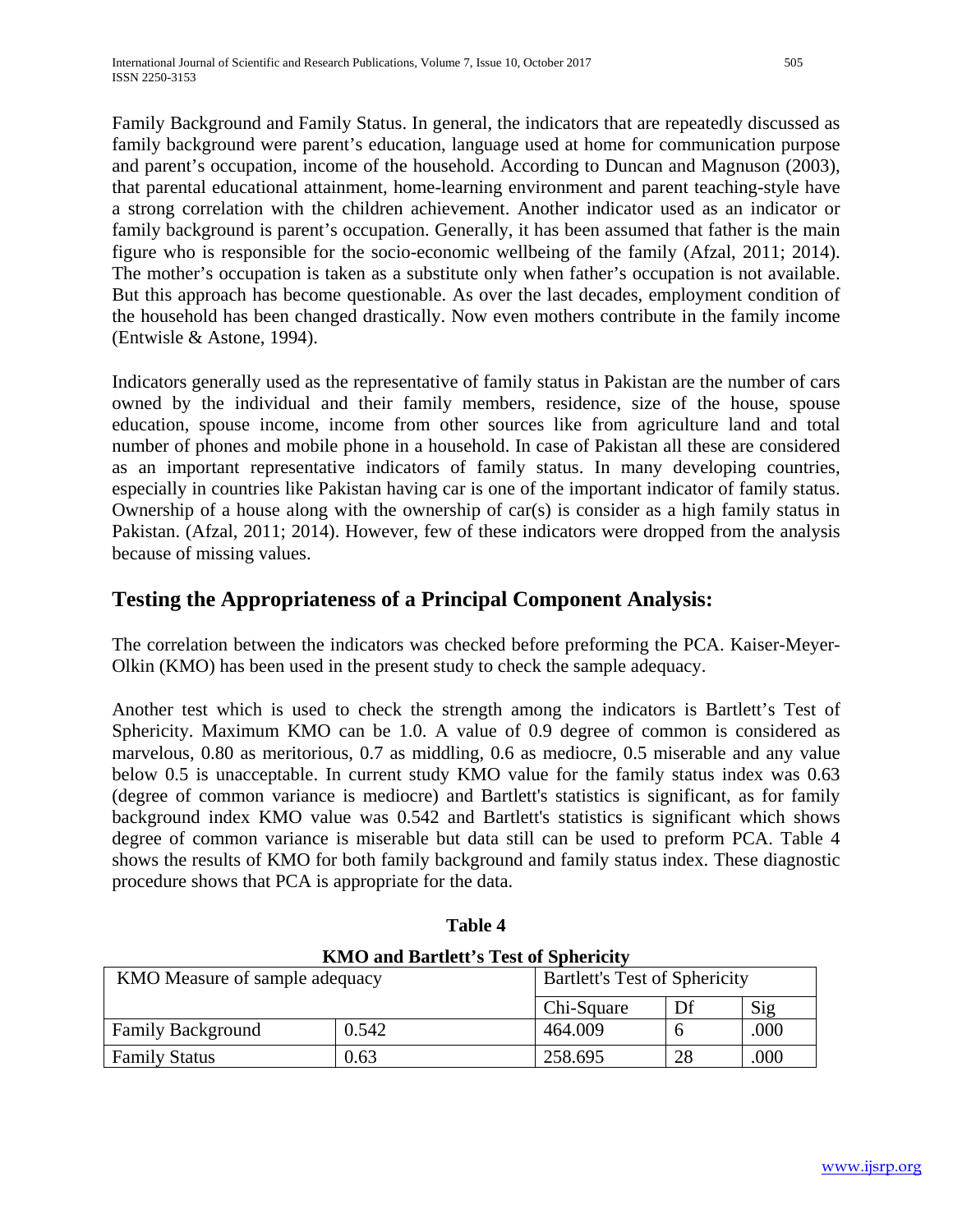**Assessing Outliers, Normality and Linearity:**There are number of issues that need to be discussed which constructing an index using factor analysis (Nardo, Saisana, Saltelli, & Tarantola, 2005). There are few assumptions that need to be considering while developing composite indices based on factor or Principal Component Analysis. But often these assumptions are neglected by the researcher.

Presence of outliers can affect results of the factor analysis and their interpretations, as with the most of the statistical technique. In the data set outliers are the higher and lower values then the other values that can affect the correlation and therefore distort the results of factor analysis. Outliers in the data set can be checked using various SPSS techniques such as histogram or normal Q-Q plot in which observed values for each score is plotted against expected value, boxplot, histogram and descriptive statistics. In current study outliers were detected using box-plot and removed before applying PCA.

Secondly, PCA can be sensitive to non-linear relationship between variables. As the correlation coefficient undervalue/underestimate the strength of the relationship. If the sample size is small then this problem can be critical. But in case of current study sample size is not the issue. Tabachnick and Fidell (2007) noted that in case of large sample size 'skewness will not make a substantives difference'. Furthermore descriptive statistics, such as Skewness and Kurtosis are used to detect the type of distribution of the data. Skewness is used as a measure of symmetry and Kurtosis is used as a measure of peakedness.

# **Empirical Results and Interpretations:**

To estimate the earning differentials, an econometric model was estimated by using Ordinary least square (OLS) are given below:

- 1. Entire workforce of technical educational institutions (full sample).
- 2. Entire workforce of private sector technical educational institutions.
- 3. Entire workforce of public sector technical educational institutions.
- 4. Teaching workforce of private sector technical educational institutions.
- 5. Non-Teaching workforce of private sector technical educational institutions.
- 6. Teaching workforce of public sector technical educational institutions.
- 7. Non-Teaching workforce of public sector technical educational institutions.

Table 5.2 and 5.3 shows the OLS estimated results of semi-logarithmic earning equation for the workforce working in technical educational institutes of Lahore, when education of the workforce is measure by 'the years of schooling completed'.

# **Interpretation of PCA results**

- **Family Background Index:**Family background index was developed using four indicators. As an input to PCA correlation matrix used to extract the factors as indicators were not standardized. Results of Family Background index are represented in Table 5.
- **The Kaiser Criterion :**The number of factors extracted can be decided by the Kasier Criterion and Scree Plot techniques available in SPSS 21. One of the most worldwide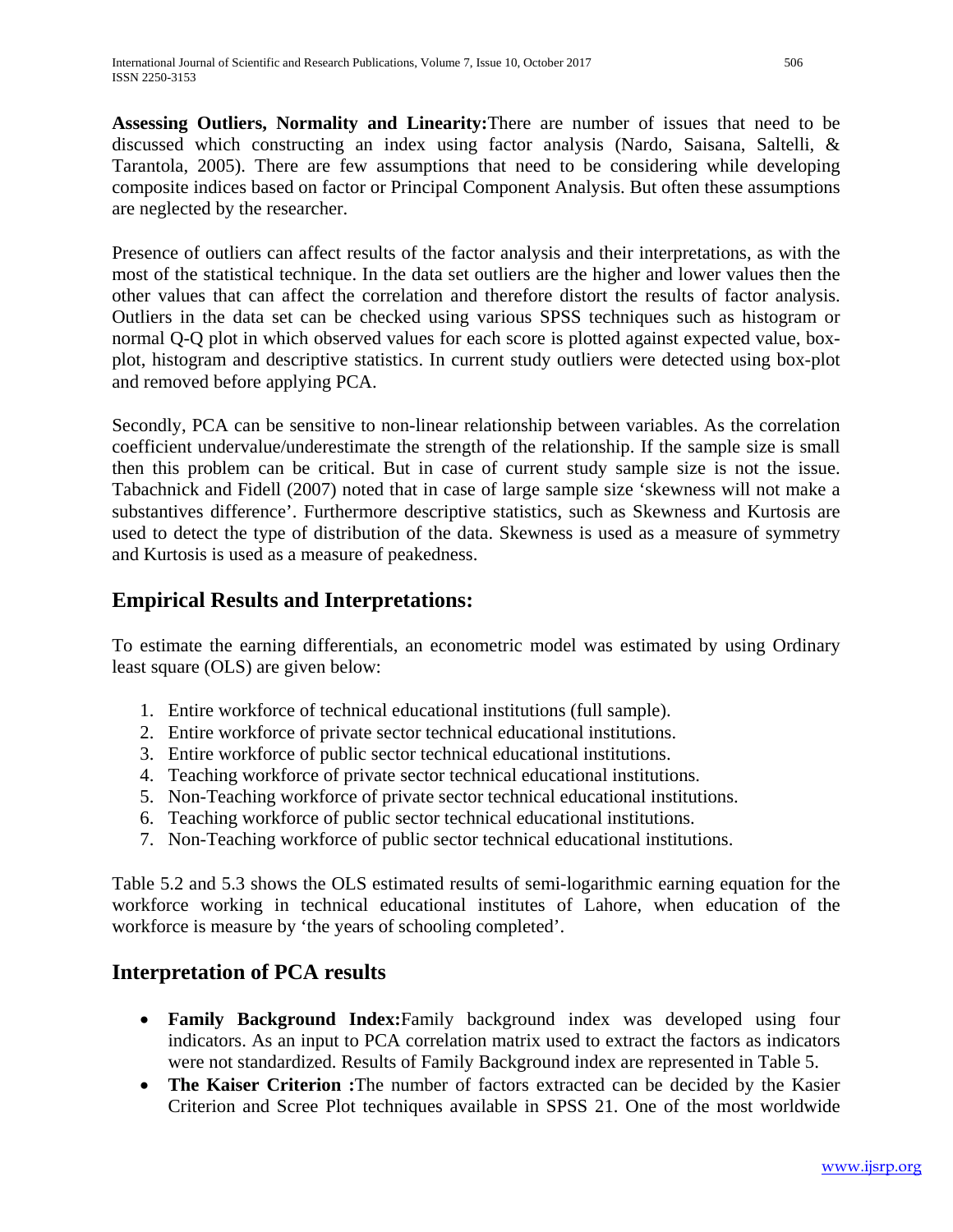used techniques in order to select the number of factors is 'Kaiser's Criterion' or the Eigenvalue Rule. This criterion was first proposed by Kaiser in 1960. Under this rule we can retain only those factors with the eigenvalues greater than one. The factor is dropped unless it extract as much as the Equivalent variance of one original indicator/variable we drop that factor. For Family Background, data revealed two factors whose Eigenvalue was greater than one and is shown in Table.

| Component |                        | Eigenvalues |            |
|-----------|------------------------|-------------|------------|
|           | Percentage of<br>Total |             | Cumulative |
|           |                        | Variance    | Percentage |
|           | 1.67                   | 41.92       | 41.92      |
|           | 1.02                   | 25.63       | 67.56      |
|           | 0.82                   | 20.57       | 88.14      |
|           | 0.47                   | 11.85       | 100.00     |

**Table 5 Results of Family Background Index: Total Variance Explained**

**Scree Plot:**A graphical technique that had been used to select the number of factors was the scree plot which is also known as Catell's Scree Plot. This plot shows the Eigenvalue of the each factor or component versus the number of factor/component. After examining the Scree Plot only two components or factors were extracted for the analysis. Figure 1 represents the Scree Plot of Eigenvalues of the components.

**Figure 1: Scree Plot of Eigenvalues of the components (FBI)**



Results accounted for PCA using Varimax Rotation are shown in Table 5.1. Two factors accounted 67.57 percent of the total variance in the data are derived. The first factor includes mother education, father education and mother occupation shows the higher positive loadings. The first factor accounted 41.92 percent of the total variation in the data. This factor is the better representation of the family background which means that better family background representation of an individual is associated with mother education, father education and the mother occupation.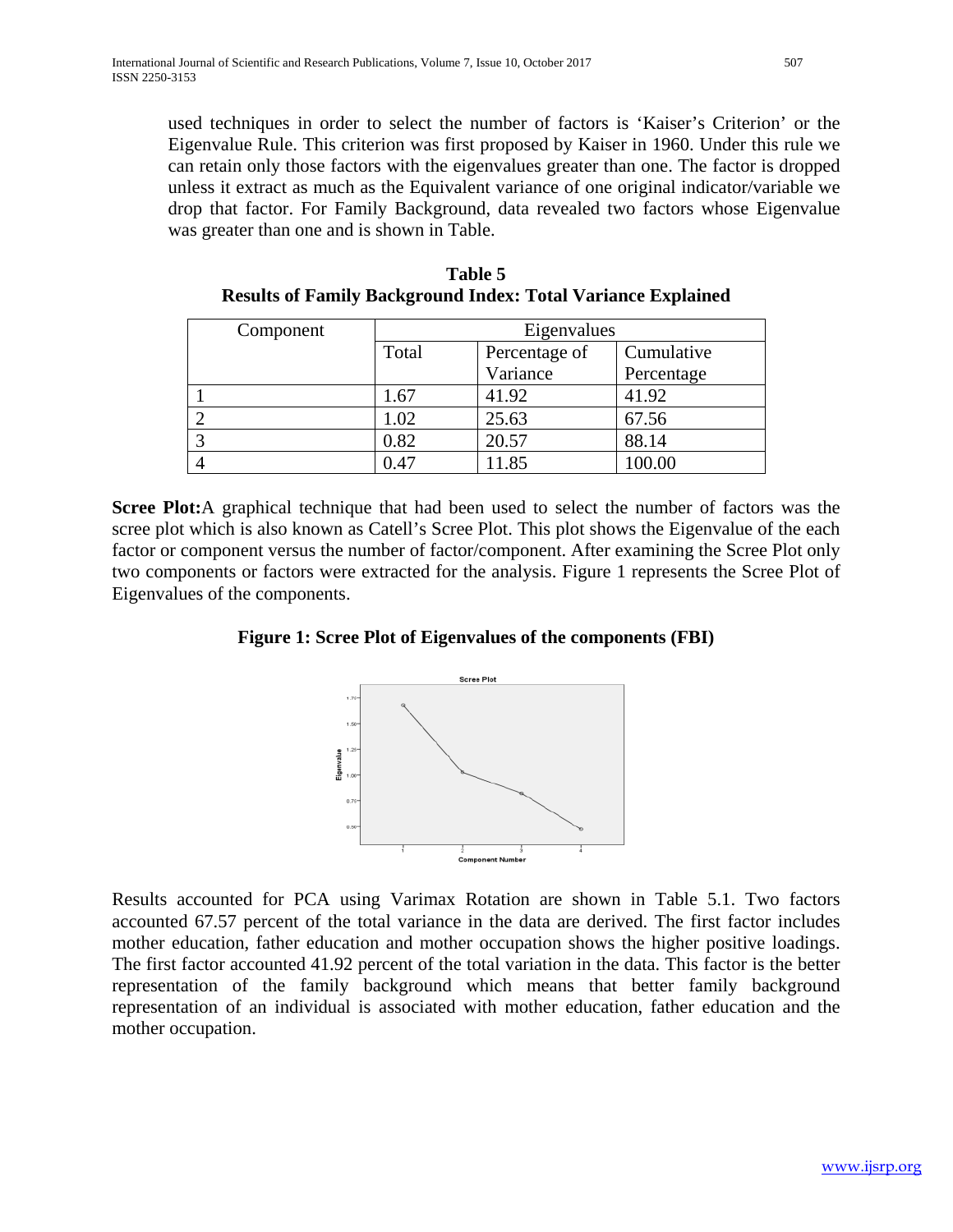The second factor includes only one indicator i.e. father occupation which accounted 25.63 percent of the total variation in the data. This study may interpret that Family Background can also be measured by the single indicator i.e. fathers occupation as single indicator.

| Indicators                       | Factor 1 | Factor 2 |
|----------------------------------|----------|----------|
| Mother education                 | 0.85     |          |
| Father education                 | 0.71     |          |
| Mother occupation                | 0.65     |          |
| Father occupation                |          | 0.92     |
| Percentage of Variance (67.566%) | 41.92%   | 25.63%   |

**Table 5.1 Results of Family Background Index: Varimax Rotation Factor Matrix**

Note: Indicator with a positive loading shows a negative association to the component.

**Calculation of Family Background Index:**As a first step in computing a single index, using regression method factor score coefficients which are also called component scores were estimated. To compute the factor scores for a given component or a factor, standardized scores of each variable is multiplied to the corresponding factor loading and then summed up these products. To calculate the factor scores SPSS 21 software was used and factor scores were saved as a variable in subsequent calculations involving factor scores.

The two factors explained 67.56 percent of the total variation with first and second factor explaining 41.92 percent and 25.63 percent, respectively. So, the importance of the factors in measuring Family Background is not the same. Therefore, Non-Standardized Family Background Index (NSFBI) was developed by using proportion of all these percentages as weights of the factor score coefficient. The formula for finding NSFBI is given below:

$$
NSFBI = (41.929/67.566) * (Factor 1 score) + (25.637/67.566) * (Factor 2 score)
$$

The values of NSFBI could be positive or negative making an index difficult to interpret. Therefore Standardized Family Background Index (SFBI) was developed. The values of SFBI range from 0 to 100, The SFBI was developed by using following:

$$
\text{SFBI} = \frac{NSFBI - Mini \; NSFBI}{Max \; NSFBI - Mini \; NSFBI} \times 100
$$
\n
$$
\text{SFBI} = \frac{NSFBI - (-1.36)}{5.54 - (-1.36)} \times 100
$$
\n
$$
\text{SFBI} = \frac{NSFBI - (-1.36)}{6.9} \times 100
$$

A similar procedure was adopted by Antony and Rao (2007), Hightower (1978), Krishnan (2010) and Sekhar, Indrayan and Gupta (1991) in previous studies.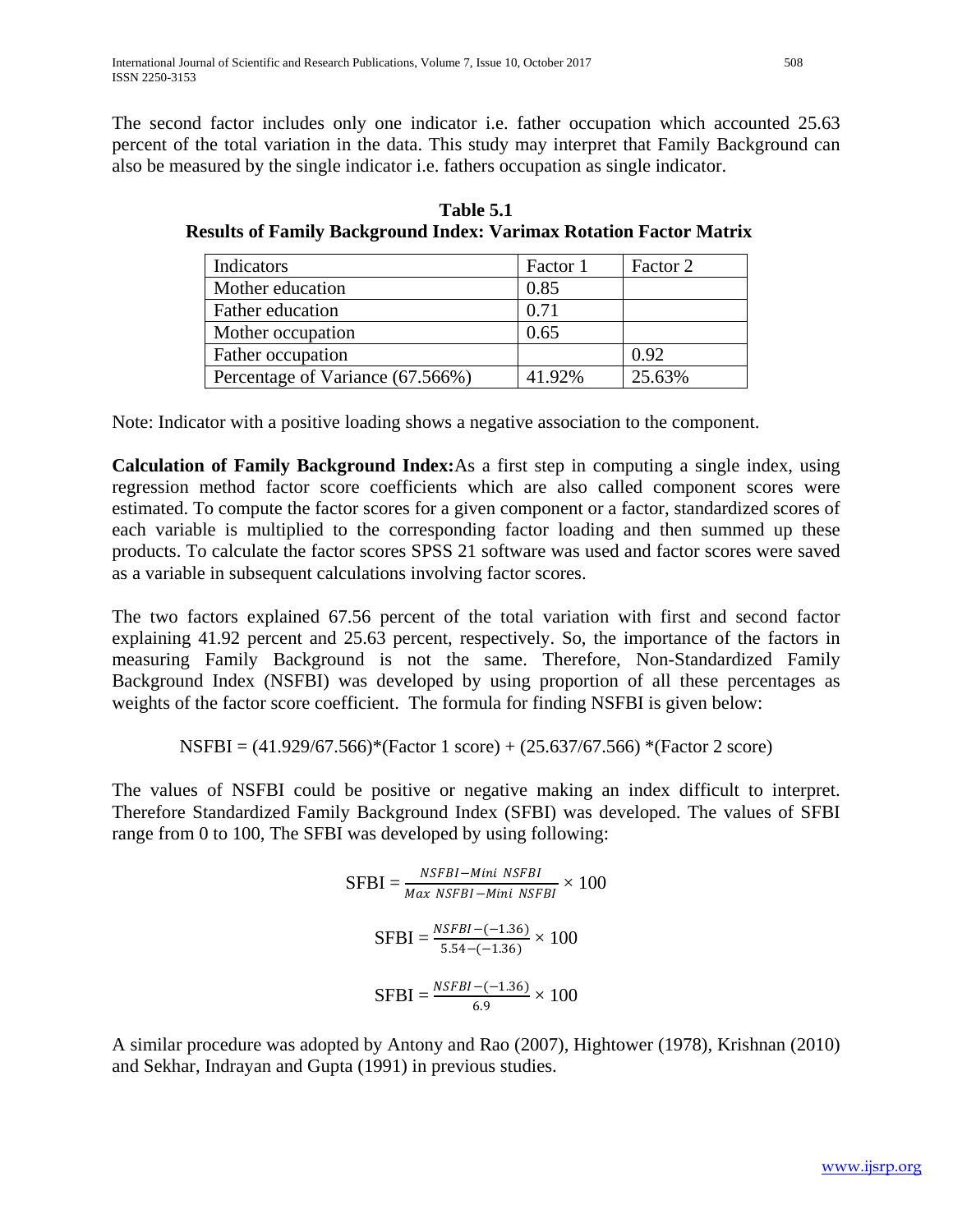- **Family Status Index:**Family Status index was developed using eight indicators. As indicators were not standardized, that is why correlation matrix was used to extract the factors, as an input to PCA. Same as used for family background index. Results of Family Status Index are shown in Table 5.2.
- **The Kaiser Criterion:**Under Kaiser Criterion as we can retain only those factors with the Eigenvalues greater than one. We drop that factor, if it does not extract as much as the equivalent variance of one original indicator/variable. For Family Status Index, data revealed three factors whose Eigenvalue was greater than one as shown in Table 5.2.

| Component     | Eigenvalues |               |            |  |  |
|---------------|-------------|---------------|------------|--|--|
|               | Total       | Percentage of | Cumulative |  |  |
|               |             | Variance      | Percentage |  |  |
|               | 1.61        | 20.14         | 20.14      |  |  |
| <u>ာ</u>      | 1.09        | 13.73         | 33.87      |  |  |
| $\mathcal{R}$ | 1.01        | 12.73         | 46.6       |  |  |
|               | 0.99        | 12.43         | 59.03      |  |  |
|               | 0.87        | 10.95         | 69.99      |  |  |
| 6             | 0.84        | 10.58         | 80.58      |  |  |
|               | 0.82        | 10.25         | 90.84      |  |  |
| 8             | 0.73        | 9.16          | 100        |  |  |

**Table 5.2 Results of Family Status Index: Total Variance Explained**

• **Scree Plot:**Scree plot represents the Eigenvalue of the each factor or component versus the number of factors/component. After examining the Scree Plot only three components or factors were extracted for the analysis.

# **Figure 2: Scree Plot of Eigenvalues of the Components (FSI)**



Results accounted for PCA (Family Status Index) using Varimax Rotation are shown in Table 5.3. Three factors accounted 46.60 percent of the total variance in the data. The first factor includes net per month salary of spouse in Rs/-, size of the house and number of cars owned by other family members shows the higher positive loadings while ownership of a car by respondent shows negative loading. Orthogonal rotation factor loading range from minus one to plus one as they are the correlation coefficients of each variable with the factor. By negative loading it means that result need to be interpreted in the opposite direction from the way it's stated. The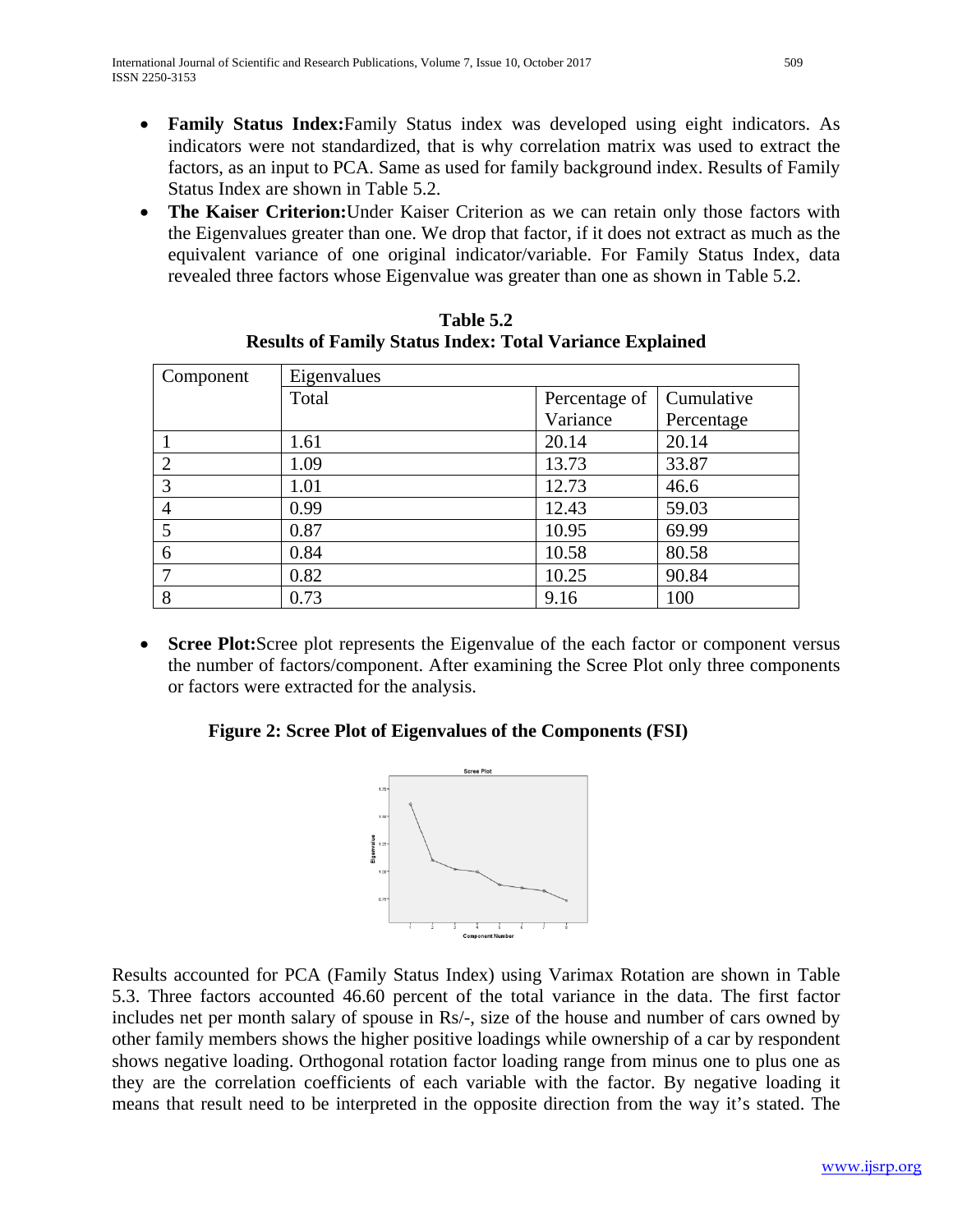first factor accounted 20.14 percentage of the total variation in the data. This factor is the better representation of the family status which means that better Family Status representation of an individual is associated with the net per month salary of spouse in Rs/-, size of the house and number of cars owned by other family members and ownership of a car by respondent.

The second factor, it accounted 13.73 percentage of the total variation in the data. We may interpret that Family Status of an individual can also be measure by the spouse education, the income from the agriculture land and the total numbers of mobile phones in the household of respondents.

The third factor, it accounted 12.73 percentage of the total variation in the data.

| Indicators                          | Factor 1 | Factor 2 | Factor 3 |
|-------------------------------------|----------|----------|----------|
| Per month spouse net salary in Rs/- | 0.57     |          |          |
| Respondent's spouse education       |          | 0.42     | $-0.61$  |
| Respondent's residence              |          |          | 0.78     |
| Size of house                       | 0.69     |          |          |
| Agricultural income in Rs/-         |          | 0.59     |          |
| Ownership of car by respondent      | $-0.63$  |          |          |
| Ownership of car by other family    | 0.44     |          |          |
| members                             |          |          |          |
| Total No. of mobile phones in a     |          | 0.589    |          |
| household                           |          |          |          |
| Percentage of Variance (46.60%)     | 20.14%   | 13.73%   | 12.73%   |

**Table 5.3 Results of Family Status Index: Varimax Rotation Factor Matrix**

Note: Indicator with a positive loading shows a negative association to the component.

**Family Status Index Calculation:**Same steps of Family Background Index were followed while computing Family Status Index. As a first step in computing a single index, component scores were estimated using regression method factor score coefficients. To compute the factor scores for a given component or a factor, standardized scores of each variable is multiplied to the corresponding factor loading and then summed up these products. Same procedure as followed in case of Family Background Index. To calculate the factor scores SPSS 21 software was used and factor scores were saved as a variable in subsequent calculations involving factor scores.

The three factors explained 46.6 percent of the total variation with first, second and third factor explaining 20.14 percent, 13.73 percent and 12.73 percent respectively. So, the importance of the factors in measuring Family Status is not the same. Thus, Non-Standardized Family Status Index (NSFSI) was developed by using proportion of all these percentages as weights of the factor score coefficient. The formula for finding NSFBI is given below:

NSFSI = (20.141/46.600)\*(Factor 1 score) + (13.730/46.600) \*(Factor 2 score) + (12.730/46.600) \*(Factor 3 score)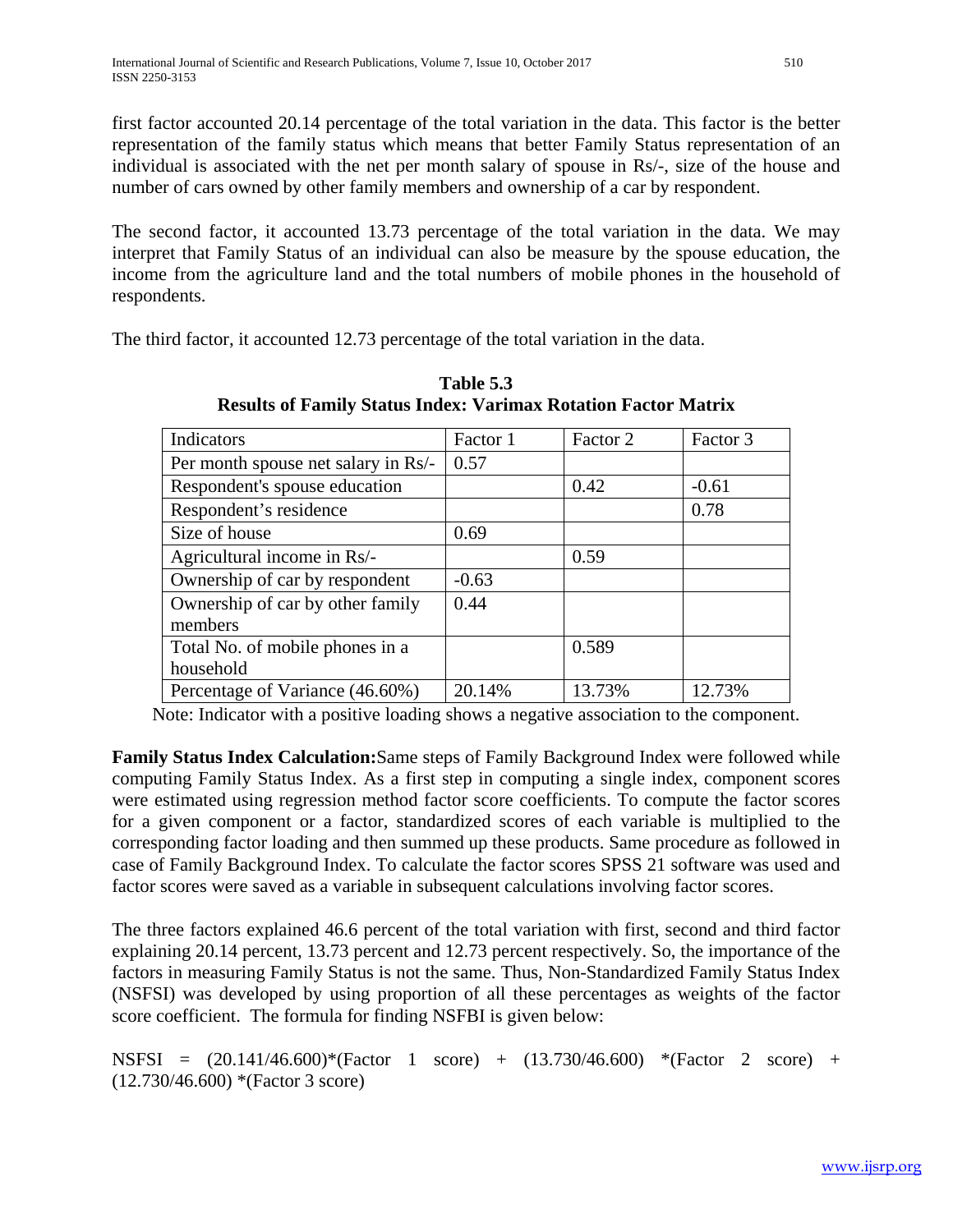The values of NSBI could be positive or negative making an index difficult to interpret. Therefore Standardized Family Status Index (SFSI) was developed. The values of SFSI range from 0 to 100, the SFBI was developed using following:

$$
SFSI = \frac{NSFSI - Mini NSFSI}{Max NSFSI - Mini NSFSI} \times 100
$$

$$
SFSI = \frac{NSFSI - (-1.29)}{4.00 - (-1.29)} \times 100
$$

$$
SFSI = \frac{NSFSI - (-1.36)}{5.29} \times 100
$$

# **Empirical Results and Their Analysis**

Table 5.4 presents OLS estimates of the 'Basic Earnings Equation' which is also known as 'Basic Model' as well as the 'Augmented Earnings Equations', also known as 'Augmented Model' for the workforce of entire private and entire public sector technical educational institution of Lahore. Table 5.5 provides the OLS estimates of the 'Basic Model' as well as the 'Augmented Model' (Semi-logarithmic earning equations) for the teaching and non-teaching workforce of private sector and also the teaching and non-teaching workforce of public sector technical educational institutions.

For the workforce working in **entire technical educational institution,** the results given in Table 5.4 show that, years of schooling completed, actual work experience, training acquired, foreign language proficiency and family status have a positive and significant impact on entire workforce earnings of technical educational institutions. Variable gender and secondary school certificate (SSC) are contributing negatively and insignificantly (Afzal, 2014).

For workforce working in **private sector technical educational institution** results given in Table 5.4 reveal that years of schooling completed, actual work experience, computer use, training acquired, gender, foreign language proficiency, family status and family background are the factors that positively and significantly contribute to the earnings of the workforce of private sector technical educational institutions, however SSC contributed as a negative factor.

For the workforce working in **public sector technical educational institution,** theresults given in Table 5.4 reveal that the factors that positively and significantly contributed towards the earnings of the workforce are years of schooling completed, actual work experience, training acquired, gender, foreign language proficiency and family status. While family background contributespositively but insignificantly in the public workforce earnings, variable computer use and SSC are contributing as negative factors.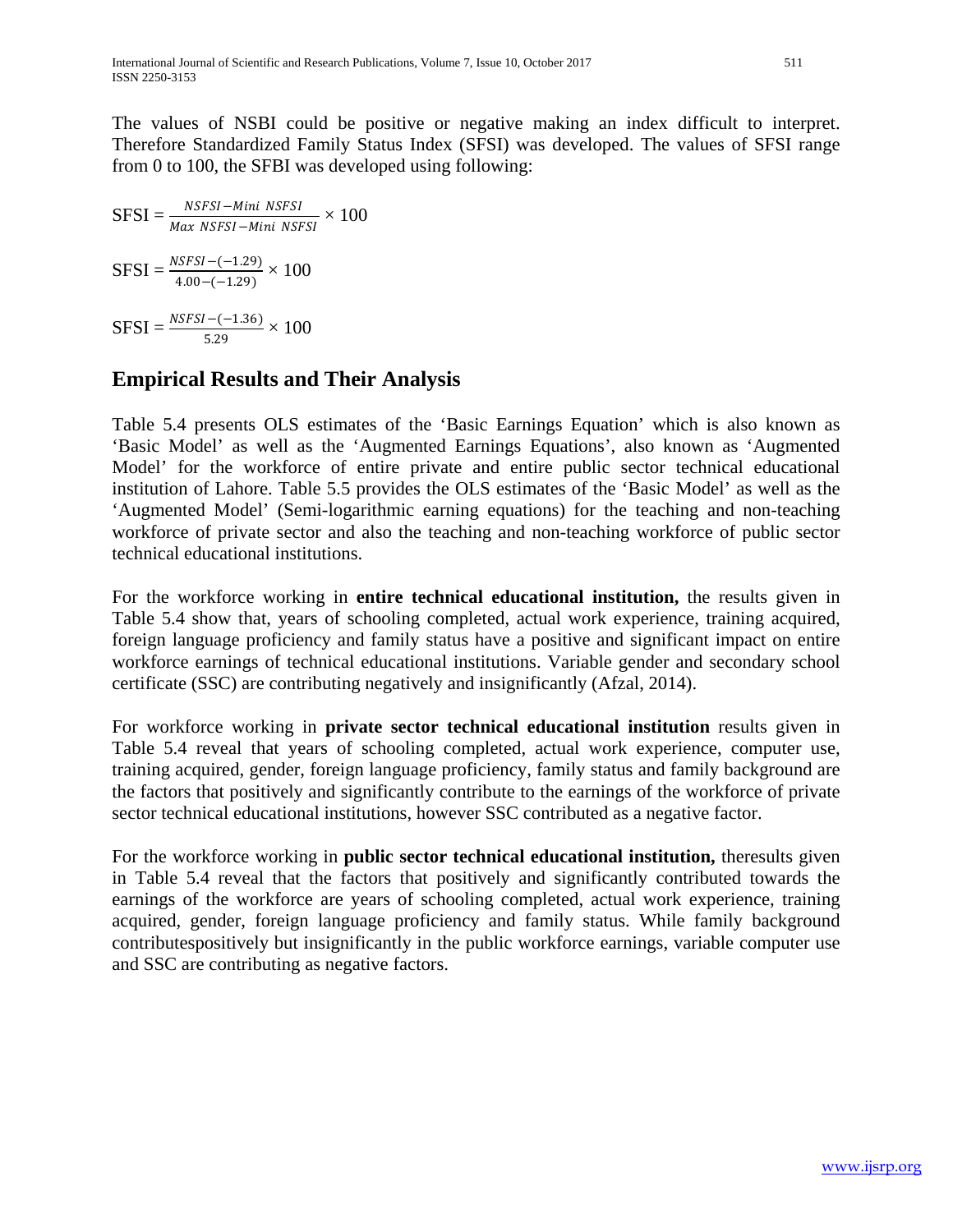#### **Table 5.5**

#### **OLS Regression Results of Basic and Augmented Models**

#### **Response variable: ln earnings, where the education of the workforce working in technical educational institutions is measured by 'years of schooling completed'**

|                                             | Workforce of technical educational institutions<br>by sector |                      | Workforce of entire   |
|---------------------------------------------|--------------------------------------------------------------|----------------------|-----------------------|
|                                             |                                                              |                      | technical educational |
|                                             | <b>Private Sector</b>                                        | <b>Public Sector</b> | institutes            |
|                                             | <b>Basic Model</b>                                           |                      |                       |
| Constant                                    | 8.226                                                        | 8.612                | 8.204                 |
|                                             | (0.000)                                                      | (0.000)              | (0.000)               |
| Edu (in years)                              | 0.093                                                        | 0.105                | 0.108                 |
|                                             | (0.000)                                                      | (0.000)              | (0.000)               |
| Experi (in years)                           | 0.067                                                        | 0.030                | 0.056                 |
|                                             | (0.000)                                                      | (0.000)              | (0.000)               |
| $(Experi2/100)*$ (in years)                 | $-0.001$                                                     | $-0.004$             | $-0.001$              |
|                                             | (0.000)                                                      | (0.829)              | (0.000)               |
|                                             | <b>Augmented Model</b>                                       |                      |                       |
| Constant                                    | 7.772                                                        | 8.381                | 7.887                 |
|                                             | (0.000)                                                      | (0.000)              | (0.000)               |
| Edu (in years)                              | 0.092                                                        | 0.102                | 0.104                 |
|                                             | (0.000)                                                      | (0.000)              | (0.000)               |
| Experi (in years)                           | 0.066                                                        | 0.032                | 0.054                 |
|                                             | (0.000)                                                      | (0.000)              | (0.000)               |
| $(Experiment2/100)$ <sup>*</sup> (in years) | $-0.001$                                                     | $-0.001$             | $-0.001$              |
|                                             | (0.000)                                                      | (0.471)              | (0.000)               |
| Comp                                        | 0.056                                                        | $-0.086$             | 0.003                 |
|                                             | (0.118)                                                      | (0.001)              | (0.915)               |
| Train $(Yes=1)$                             | 0.184                                                        | 0.109                | 0.263                 |
|                                             | (0.002)                                                      | (0.082)              | (0.000)               |
| $SSC(Govt=1)$                               | $-0.086$                                                     | $-0.013$             | $-0.018$              |
|                                             | (0.051)                                                      | (0.729)              | (0.596)               |
| Gender (Male=1)                             | 0.103                                                        | 0.073                | $-0.050$              |
|                                             | (0.097)                                                      | (0.011)              | (0.108)               |
| Flang (Yes=1)                               | 0.082                                                        | 0.048                | 0.070                 |
|                                             | (0.019)                                                      | (0.069)              | (0.005)               |
| <b>SFBI</b>                                 | 0.004                                                        | 0.001                | 0.002                 |
|                                             | (0.014)                                                      | (0.644)              | (0.194)               |
| <b>SFSI</b>                                 | 0.005                                                        | 0.005                | 0.006                 |
|                                             | (0.002)                                                      | (0.000)              | (0.000)               |
| Obs                                         | 552                                                          | 616                  | 1168                  |
| Adj $R^2$ (Basic model)                     | 0.543                                                        | 0.483                | 0.651                 |
| Adj $R^2$ (Augmented model)                 | 0.694                                                        | 0.623                | 0.777                 |
| F Statistic (Basic Model)                   | 76.423                                                       | 192.2                | 285.537               |
|                                             | (0.000)                                                      | (0.000)              | (0.000)               |
| F Statistic (Augmented Model)               | 29.509                                                       | 66.299               | 97.697                |
|                                             | (0.000)                                                      | (0.000)              | (0.000)               |

Values in parentheses are p-values.

\*To get the coefficient value other than zero, experience squared term was divided by 100 as was done by Afzal (2014).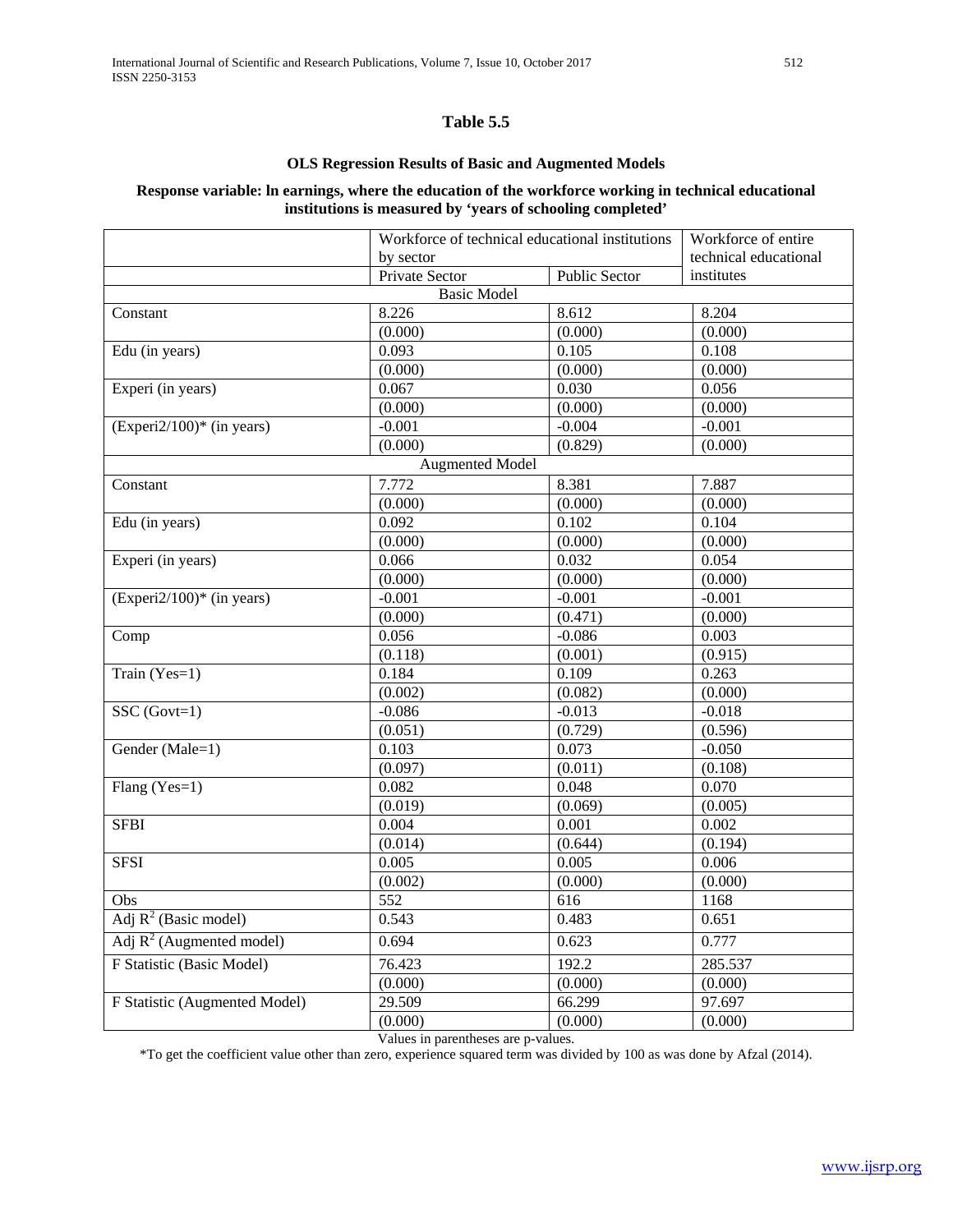Table 5.4 revealed that factors that affect the earnings of the *entire workforce* positively and significantly are years of schooling completed, actual experience, computer use, training, foreign language proficiency, family background and family status.

The results given in the Table 5.4 shows that the coefficient of education variable contracts in case of *Augmented Model* confirming that returns to education does get effected by the other variables add in the model. Higher contraction was found in education and experience coefficients in case of *public sector workforce* which means that factor other than education and experience are more important in case of public sector workforce. Rate of returns to education were highest (10.5 percent and 10.2 percent in case Basic and Augmented Model, respectively) for public sector workforce as compared to the private sector workforce (9.3 percent and 9.2 percent in case of Basic and Augmented Model, respectively). These finding are consistent with the findings of Afzal (2014).

*Returns to experience*were highest in case of private sector workforce (6.6 percent) as compared to the public sector workforce (3.2 percent). Results given in Table 5.4 also indicates that **impact of trainings** on the earnings of the workforce of private sector technical institution were higher (18.4 percent) than that of the public sector (10.9 percent) educational institutions. Which mean people with the formal trainings earn 18.4 percent more in case of private sector technical educational institutes than that of the people with no formal trainings. And in case of public sector technical educational institutes, people with the formal trainings earn 10.9 percent more than the people with no formal trainings.

*Respondent's sector of secondary school certificate (SSC)* contributed negatively and significantly only in case of private sector technical institutions as was found in Afzal (2011) in case of university respondents. This implies that SSC completed from the private educational institute matter only to the private sector respondent. Those employees who have passed secondary school certificate from the private institutes earn 8.6 percent more than those who passed SSC from the government institute. Such respondents might have good communication and presentations skill.

Male workforce earns more than their counter parts in both private and public sector of technical educational institutes as shown in Table 5.5. This earning gap found to be higher in private sector. Male respondents are found to earn 10.3 percent and 7 .3 percent at private sector and public sector respectively. Females tend to pay less as compared to males although female are more educated (consistent with Hussain & Awan, 2007 and Afzal, 2011). This could be a result of male dominant society/male gender bias or better working environment for males.

*Family Background* is measured by developing an index based on four indicators i.e. mother education, father education, mother occupation and father occupation. The results given in Table 5.5 shows that family background found to be higher (4 percent) and significant in case of the workforce of private sector than the public sector (1 percent) technical educational institutions.

*Family Status* which is measured by an index based on eight indicators i.e. the number of cars owned by the individual as well as his family members, residence (whether they own the house, or live on rent or govt. accommodation etc.), size of the house, spouse education, spouse income,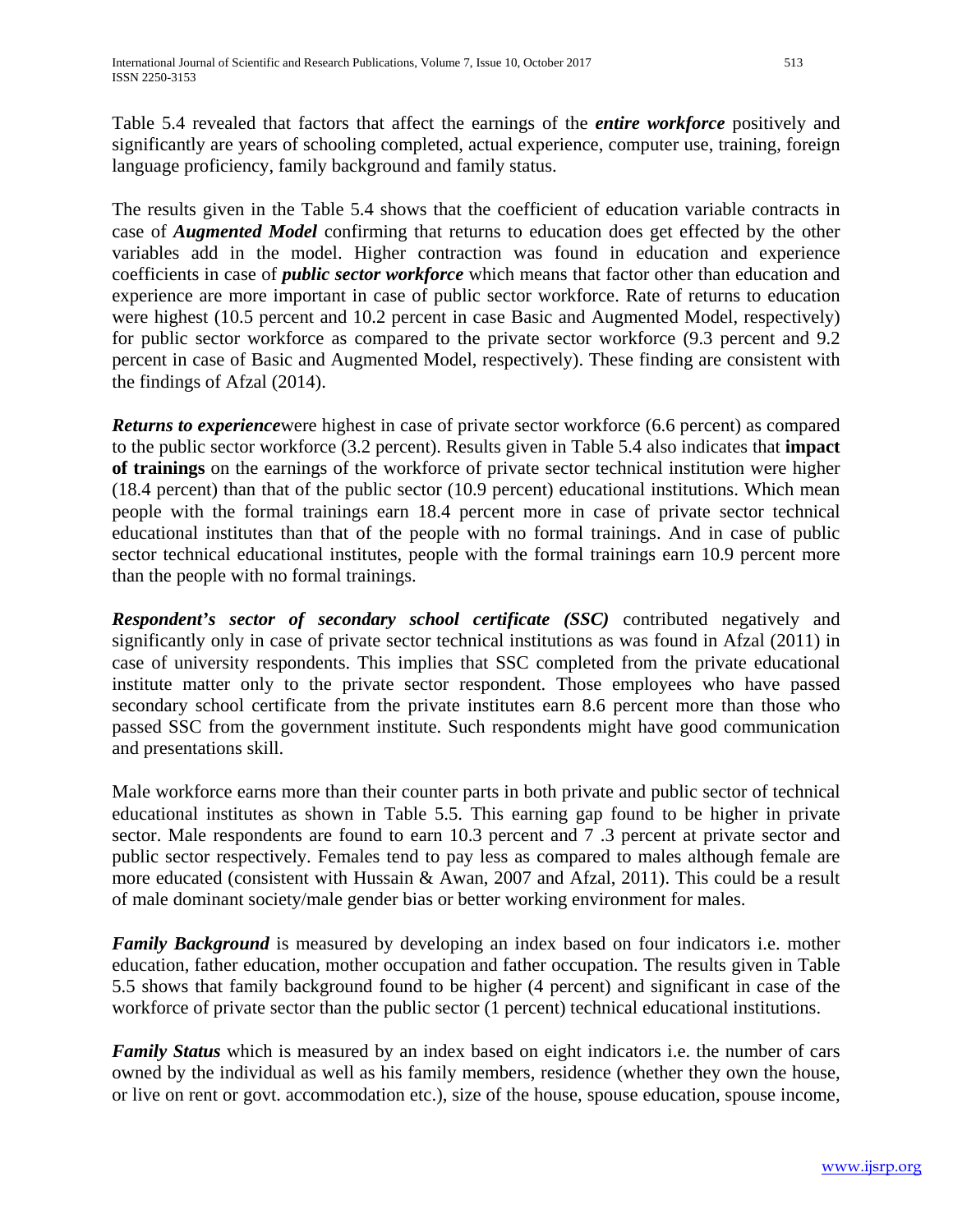income from other sources like from agriculture land and total number of mobile phone in a household. Family Status variables found to be positively and significantly contributed each of the workforces of private sector as well as in case of public sector as shown in Table 5.5.

#### **Table 5.5**

#### **OLS Regression results of Basic and Augmented models**

#### **Response variable: ln earnings, where education of the workforce of Technical Educational Institutions by sector is measured by 'years of schooling completed'**

|                                         |                      |          |                        | <b>Workforce of Technical Educational Institutions by sector</b> |              |
|-----------------------------------------|----------------------|----------|------------------------|------------------------------------------------------------------|--------------|
|                                         | <b>Public Sector</b> |          |                        | Private Sector                                                   |              |
| Teaching                                |                      |          | Non-Teaching           | Teaching                                                         | Non-Teaching |
| Workforce                               |                      |          | Workforce              | Workforce                                                        | Workforce    |
|                                         |                      |          | <b>Basic Model</b>     |                                                                  |              |
| Constant                                | 8.963                |          | 8.653                  | 8.844                                                            | 7.294        |
|                                         | (0.000)              |          | (0.000)                | (0.000)                                                          | (0.000)      |
| Edu (in years)                          | 0.089                |          | 0.090                  | 0.060                                                            | 0.143        |
|                                         | (0.000)              |          | (0.000)                | (0.000)                                                          | (0.000)      |
| Experi (in years)                       | 0.031                |          | 0.021                  | 0.061                                                            | 0.068        |
|                                         | (0.000)              |          | (0.069)                | (0.000)                                                          | (0.000)      |
| $(Experiment2/100)*$ (in years)         | $-0.002$             |          | $-0.002$               | $-0.001$                                                         | $-0.001$     |
|                                         | (0.000)              |          | (0.492)                | (0.000)                                                          | (0.018)      |
|                                         |                      |          | <b>Augmented Model</b> |                                                                  |              |
| Constant                                | 8.878                |          | 8.599                  | 8.362                                                            | 7.218        |
|                                         |                      | (0.000)  | (0.000)                | (0.000)                                                          | (0.000)      |
| Edu (in years)                          | 0.080                |          | 0.089                  | 0.059                                                            | 0.139        |
|                                         |                      | (0.000)  | (0.000)                | (0.000)                                                          | (0.000)      |
| Experi (in years)                       | 0.032                |          | 0.020                  | 0.06                                                             | 0.08         |
|                                         |                      | (0.000)  | (0.104)                | (0.000)                                                          | (0.000)      |
| $(Experi2/100)$ <sup>*</sup> (in years) | $-0.003$             |          | $-0.002$               | $-0.001$                                                         | $-0.002$     |
|                                         |                      | (0.153)  | (0.507)                | (0.000)                                                          | (0.004)      |
| Comp                                    | 0.029                |          | $-0.038$               | 0.151                                                            | $-0.099$     |
|                                         |                      | (0.294)  | (0.449)                | (0.000)                                                          | (0.158)      |
| Train (Yes=1)                           |                      | $-0.051$ | $-0.093$               | 0.168                                                            | 0.085        |
|                                         |                      | (0.606)  | (0.165)                | (0.082)                                                          | (0.316)      |
| $SSC(Govt=1)$                           |                      | 0.043    | $-0.034$               | 0.002                                                            | $-0.268$     |
|                                         |                      | (0.238)  | (0.621)                | (0.996)                                                          | (0.005)      |
| Gender (Male=1)                         | 0.139                |          | 0.084                  | 0.059                                                            | 0.065        |
|                                         |                      | (0.000)  | (0.152)                | (0.43)                                                           | (0.537)      |
| Flang (Yes=1)                           | 0.005                |          | 0.076                  | 0.045                                                            | 0.087        |
|                                         |                      | (0.845)  | (0.099)                | (0.239)                                                          | (0.180)      |
| <b>SFBI</b>                             | 0.001                |          | 0.001                  | 0.004                                                            | 0.002        |
|                                         |                      | (0.633)  | (0.626)                | (0.02)                                                           | (0.394)      |
| <b>SFSI</b>                             |                      | 0.005    | $-0.005$               | 0.005                                                            | 0.007        |
|                                         |                      | (0.000)  | (0.998)                | (0.006)                                                          | (0.092)      |
| Obs                                     |                      | 473      | 143                    | 398                                                              | 154          |
| Adj $R^2$ (Basic model)                 | 0.69                 |          | 0.72                   | 0.48                                                             | 0.67         |
| Adj $R^2$ (Augmented model)             |                      | 0.74     | 0.73                   | 0.55                                                             | 0.71         |
| F Statistic (Basic Model)               | 148.54               |          | 48.91                  | 38.16                                                            | 40.18        |
|                                         |                      | (0.000)  | (0.000)                | (0.000)                                                          | (0.000)      |
| F Statistic (Augmented Model)           |                      | 54.22    | 15.16                  | 16.44                                                            | 14.88        |
|                                         |                      | (0.000)  | (0.000)                | (0.000)                                                          | (0.000)      |

Values in parentheses are p-values.

\*To get the coefficient value other than zero Experience squared term is divided by 100 as was done by Azal (2014).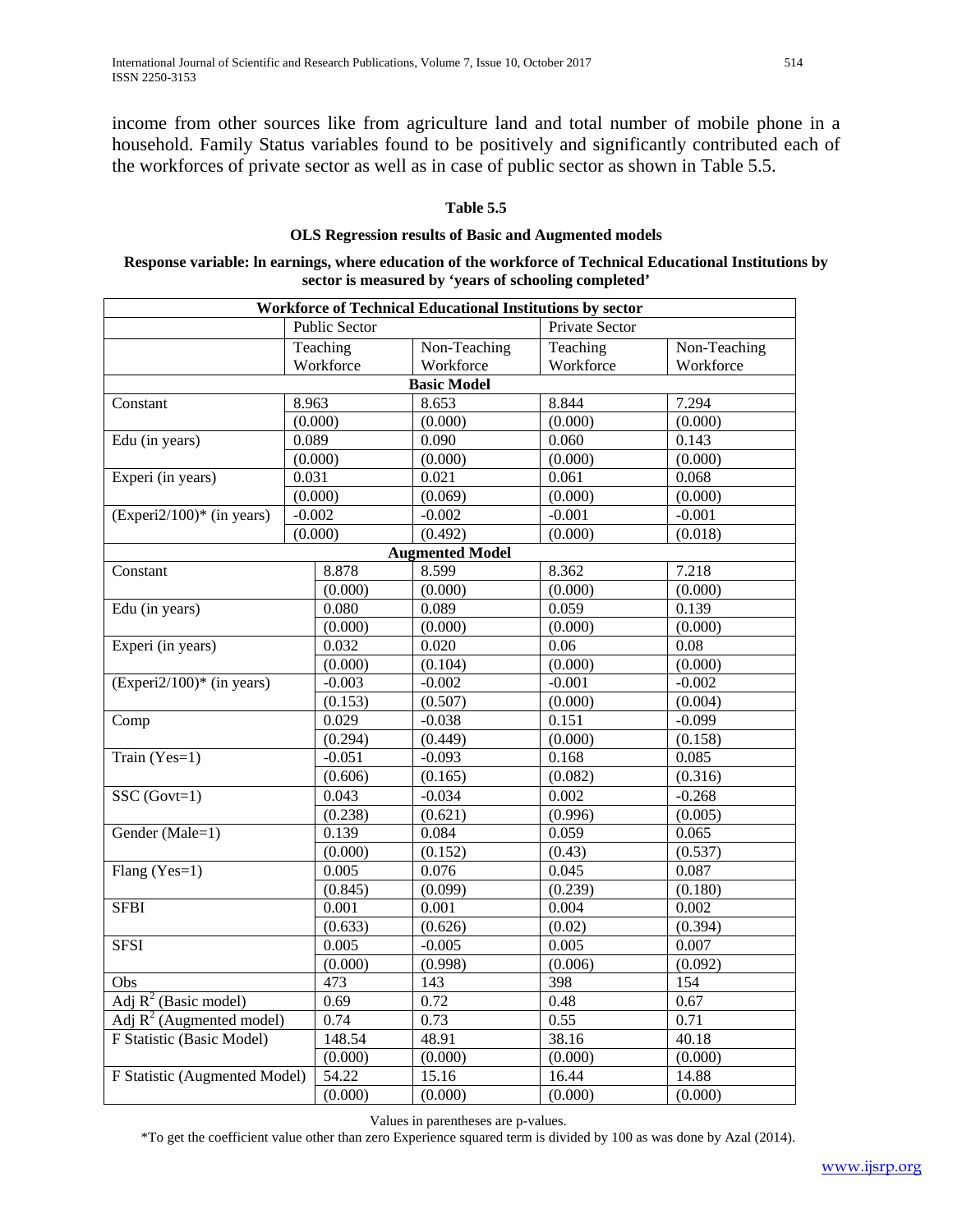Results presented in Table 5.5 revealed that the **rate of returns to education** in 'Basic Model' as well as 'Augmented Model' were higher for the teaching workforce of public sector technical educational institutions as compared to the teaching workforce of private sector technical educational institutions which is consistent with the finding of Afzal (2011) for the workforce of educational institution in general. However it was higher in case of non-teaching workforce of private sector as compared to the public sector non-teaching workforce. Coefficients of education shrink remarkably in case of 'Augmented Model' which confirms that the added variables in this model do affect the returns to education. Highest shrink has been found for the teaching workforce of public sector technical educational institution. This means that variables other than education and experience that affects the individual's earnings are more important for the teaching workforce of the public sector technical educational institutions. Rate of returns to education was found to be less for the teaching workforce of private sector technical educational institutions as compared to the public sector technical educational institutions. But it was higher for non-teaching workforce of private sector as compared to the public sector non-teaching workforce. However in 'Basic Model' as well as 'Augmented Model' results showed in Table 5.6 that the impact of experience on the workforce earnings is higher for the private sector teaching and non-teaching workforce as compared to the public sector technical educational institutions workforce.

Factors that contribute positively and significantly towards the earnings of the **public sector teaching workforce** of the technical educational institutions presented in Table 5.5 are years of schooling completed, actual experience, gender and the family status. For the earnings of **nonteaching workforce of public sector** the result in Table 5.5 reveal that years of schooling, experience, gender and foreign language proficiency are the variables that positively and significantly contributed while family background is the variable which positively but insignificantly contribute in the respondent's earnings.

For the **teaching workforce of private sector,** the result in Table 5.6 reveal that variables that effect the earnings positively and significantly are years of schooling completed, actual work experience, computer use, training acquired, family status and family background. As for **nonteaching private sector** workforce, education, actual experience, foreign language proficiency and family status are the variables that contribute positively and significantly in the individuals earnings while training acquired, gender and family background are the factors that also have positive but insignificant impact on individuals earnings. Variables that negatively affect the individual's earnings are computer use and SSC.

The **'Augmented Model' of public sector in Table 5.5**revealed that returns to education found to be higher for the *non-teaching workforce* of technical educational institutions (8.9 percent) as compare to their counterparts of *teaching workforce* (8 percent). Similarly, for the **private sector also Tables 5.3** shows that the rate of returns to education was higher (13.9 percent) *nonteaching workforce* in comparison to *teaching workforce* (5.9 percent). **In case of public and private teaching workforce**, it has been found that rate of returns to education the *public sector teaching workforce* were higher (8 percent) than the *private sector teaching workforce* (5.9 percent). In comparison to this **in case of public and private non-teaching workforce**, results shown in Table 5.5 present that rate of returns to the *private sector non-teaching workforce* were higher (13.9 percent) than the *public sector teaching workforce* (8.9 percent).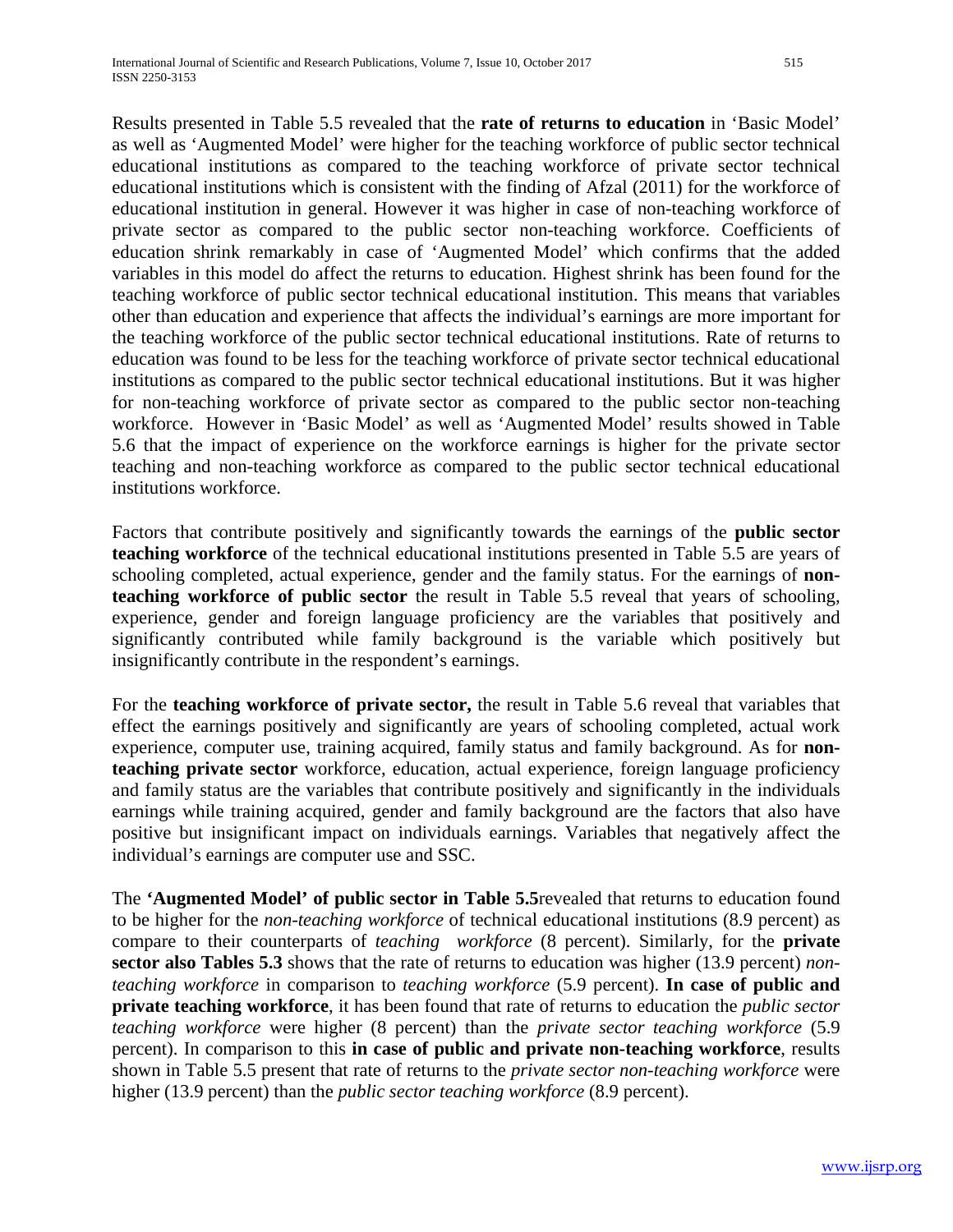The results in the **Table 5.5 'Augmented Model' for the public sector workforce** reveals that the returns to experience were higher (3.2 percent) for the teaching workforce than the nonteaching workforce (2 percent). **For 'Augmented Model' private sector workforce Table 5.6**  returns to an extra year of experience was higher for non-teaching workforce (8 percent) than the teaching workforce (6 percent). **In case of teaching workforce of public and private sector**  results in Table 5.6 revealed that returns to experience were higher for the private sector teaching workforce (6 percent) as compare to the public sector teaching workforce (3.2 percent). **Results of Table 5.6 for non-teaching workforce of public and private sector showed that** returns to experience found to be higher in case of private sector (8 percent) as compared to public sector (2 percent).

**Result of 'Augmented Model' private sector given in Table 5.5** also indicates that impact of trainings on the earnings of the *teaching workforce* of private sector technical institution were higher (16.8 percent) than the *non-teaching* (8.5 percent). Which mean teachers with the formal trainings earn 16.8 percent more in case of private sector technical educational institutes then the teacher with no formal trainings and in case of non-teaching respondents the one with the formal trainings earn 8.5 percent more than the one with no formal trainings. Formal training acquire by the respondent was negatively but insignificantly contributed only **in case of public sector**  which is consistent with Afzal (2014) study in case of teaching workforce of public sector educational institutions. Furthermore if we compare the **computer use for teaching workforce of private and public sector technical educational institutions** it was found that it was higher in private sector (15.1 percent) as compare to the public sector (2.9 percent). This means that in private sector teacher who use computer earn 15.1 percent more than that of the teacher who don't use computer.

Gender gap results in the **Table 5.5 for 'Augmented Model' the private sector** workforce reveal non-teaching workforce tends to be high (6.5 percent) as compare to the teaching workforce (5.9 percent). This means that male non-teaching workforce 6.5 percent and male nonteaching workforce earn 5.9 percent more than their counter parts (Afzal, 2014).

Non-teaching workforce with the foreign proficiency have higher impact (8.7 percent and 7.6 percent of private and public sector, respectively) on earnings than the teaching workforce (4.5 percent and 0.5 percent of private and public sector, respectively) as revealed in Table 5.6. Which means that **non-teaching workforce public sector** with the foreign language proficiency earns 7.6 percent and **non-teaching workforce private sector** earns 8.7 percent more than the workforce with their counterparts. For **teaching workforce of private and public sector Table 5.6** shows that effect of foreign language proficiency on earnings was higher for private sector teaching workforce (4.5 percent) than the public sector teaching workforce (0.5 percent). And the **results presented inTable 5.6 for the non-teaching workforce of private and public sector**  has been found that it was higher in case of private non-teaching workforce (8.7 percent) than the public non-teaching workforce (7.6 percent).

From the results given in Table 5.4, reveals that family background has been found to have highest (0.4 percent and significant) impact on individual's earnings in case of the **teaching workforce of private sector**. As **for the teaching workforce of private and public sector** the results given in Table 5.5 shows that it is higher (0.4 percent) for the private sector teaching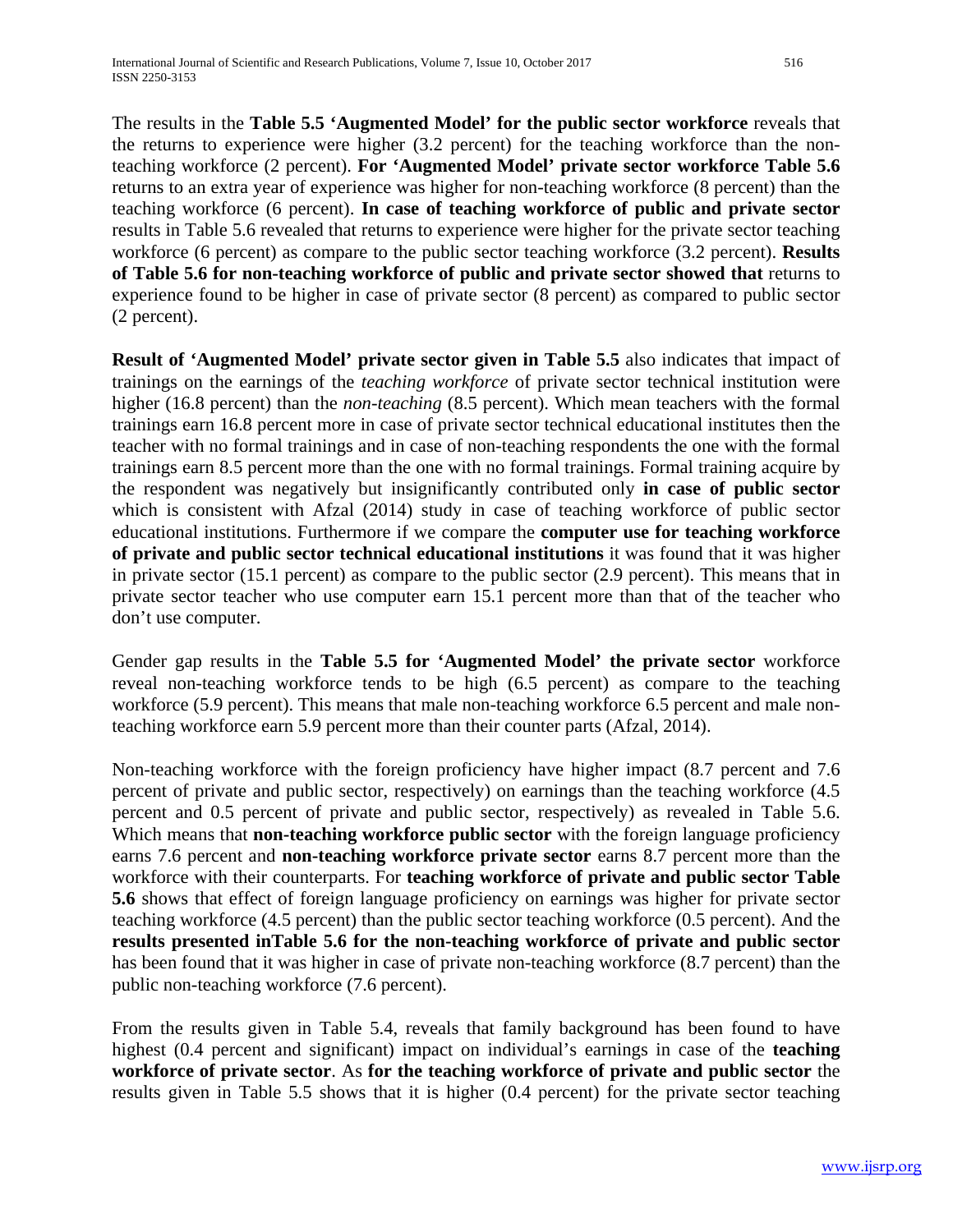workforce than that of public sector teaching workforce (0.1 percent). Table 5.6 results **for the non-teaching workforce of private and public sector** exposed that effect of family background on respondent's earnings was higher (0.1 percent) in case of public sector as compared the private sector non-teaching workforce (0.2 percent).

Impact of family status on earnings was found highest (0.7 percent) in case of **non-teaching workforce of private sector** given in Table 5.6. This means that people with the strong family status earn 0.7 percent more that its counterparts in case of non-teaching workforce of private sector technical educational institutions.

The results given in Table 5.4 and 5.3 shows that estimated coefficients associate with the actual work experience is positive and statistically significant for all models, however for the experience square term, the coefficient associated with the variable is negative which reveals parabolic association between earnings and actual working experience for each category of models. This implies that **experience-earning profile** is concave that is diminishing rate of return to actual work experience after a specific working experience. Concavity means earnings increases with the increase in actual work experience but at a decreasing rate.

The significance of the estimated coefficients associated with education, actual work experience and training variables shows the validity of Human Capital Model for the workforce of technical educational institutions of Pakistan. The higher returns associated with education, actual work experience and training variables provide a clear support to the human capital theory in case of the workforce working in technical educational institutions of Lahore, Pakistan.

# **Conclusion and Recommendations**

The current study has been carried out to measure the earning differentials of the workforce working in technical educational institutions of District Lahore of Punjab, Pakistan. The primary data based on the sample of 1168 respondents through using the survey method by questionnaire has been used collected by the researcher herself. It has been found that public sector respondents earn more although they spend less hours than the private sector respondents. The lowest marginal rate of returns to education has been found for the non-teaching workforce of private sector technical educational institutions.

Variables that positively and significantly contributed towards the earnings of the respondents are years of schooling completed, actual working experience, training acquired, gender, foreign language proficiency, family status and family background in case of private as well as public sector technical educational institutions. Factors such as education, actual experience and gender found as a positive and significant contributor towards the earnings of the teaching and nonteaching workforce of private and also the public sector educational institutions while foreign language proficiency was significant in case of non-teaching workforce of public sector and family background in case of teaching workforce of private sector. Factor such as years of schooling, actual experience, gender, foreign language, and family background positively contributed in the earnings of teaching and non-teaching workforce of private as well as public technical educational institutions of Lahore. Returns to experience were higher for the teaching workers of public sector technical educational institutes.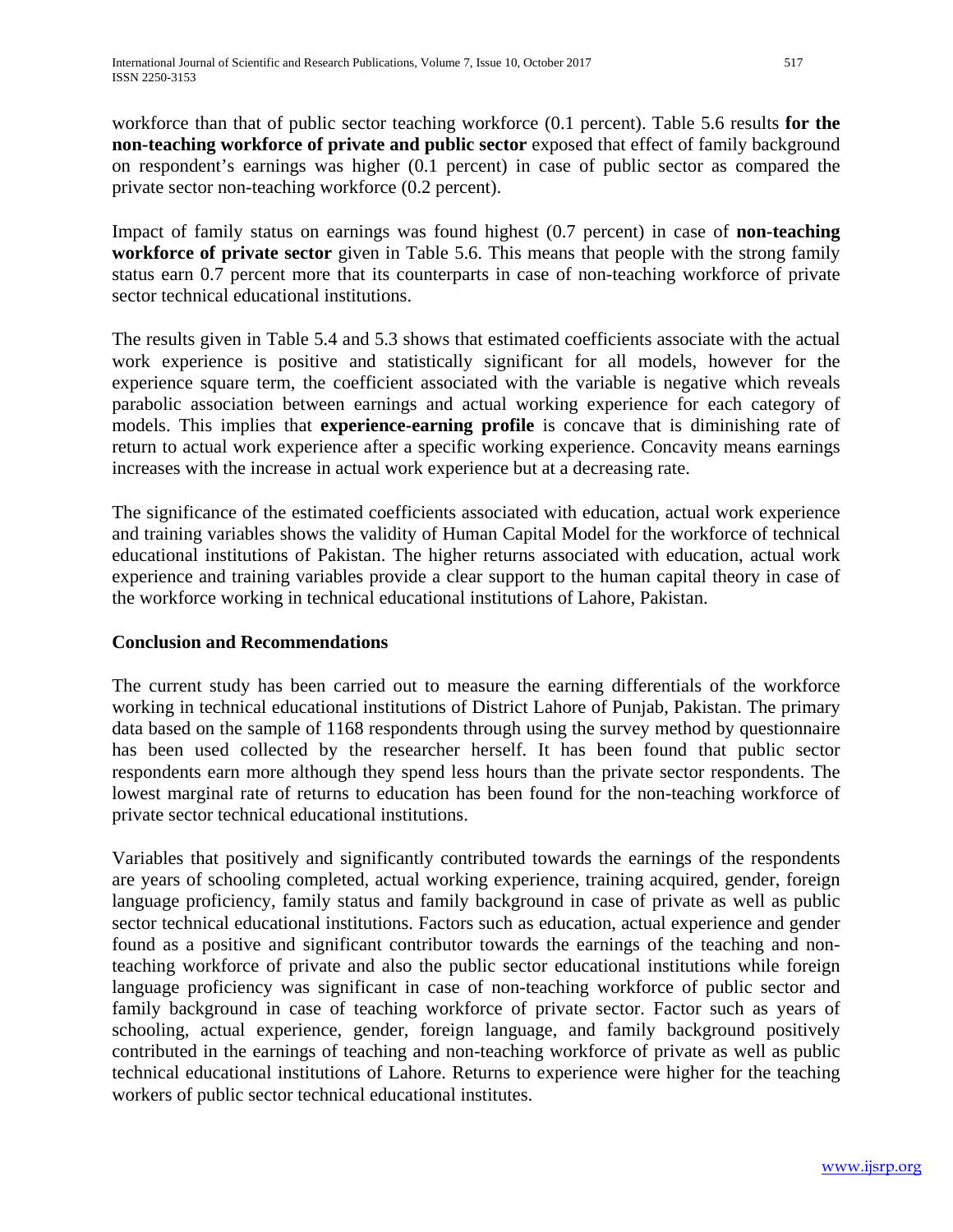Higher returns couple with education, actual work experience and training gives a clear cut support to the 'Human Capital Theory' for the workforce working in technical educational institutions of Lahore, Pakistan. Furthermore, in current study concavity has also been observed in experience-earning profile.

### **Recommendations**: *some recommendations are suggested keeping in view the above finding:*

- I. While formulations of development policies major factors that determines the earnings found in the current study should be taken under consideration in order to increase the earnings status of technical educational institutions in Pakistan.
- II. Earnings of the private sector teaching workforce must be raised at least to the extent or equal to the teaching workforce public sector technical educational institutions to raise their productivity and also to promote education.
- III. Attainment of formal training which is a part of person's along with the institutional productivity should be raised for all respondents whether it's teaching or non-teaching. There is need of such institutions that can train individuals to meet with the needs of rapidly changing technology.
- IV. Strong steps must be taken to raise the earnings of female workforce.
- V. To minimize the earning differentials among various occupation (i.e teaching & nonteaching workforce) as well as gender workforce earnings, development programs must restructured and rationalized.

### **References**

A.R. Kemal (2005), Skill Development in Pakistan, *The Pakistan Development review,* Vol. 44, No. 4.

M. Akram, and F. J. Khan, (2007), Public Provision of Education and Government Spending in Pakistan, *PIDE Working Paper Series* No. 2007:40.

Alan B. Krueger (1993), How Computers have Changed the Wage Structure: Evidence from Microdata, 1984–1989, *The Quarterly Journal of Economics* (1993) 108 (1):33-60. DOI: 10.2307/2118494.

Alison L. Booth (1993), Private Sector Trainings and Graduates Earnings*, Review of economics and statistics,*Vol.75, No.1.

Ameeq-ul-Ameeq and Furqan Hanif (2013), Impact of Training on Employees Performance and Development in Hotel Industry of Lahore, Pakistan, *Journal of Bussiness Studies Quaterly,* Vol. 4, No.4.

Ann P. Bartel (1994), Productivity Gains from the Implementation of Employee Training Programs, *Industrial Relations,* 33, Issue 4, October 1994, pp. 411-425.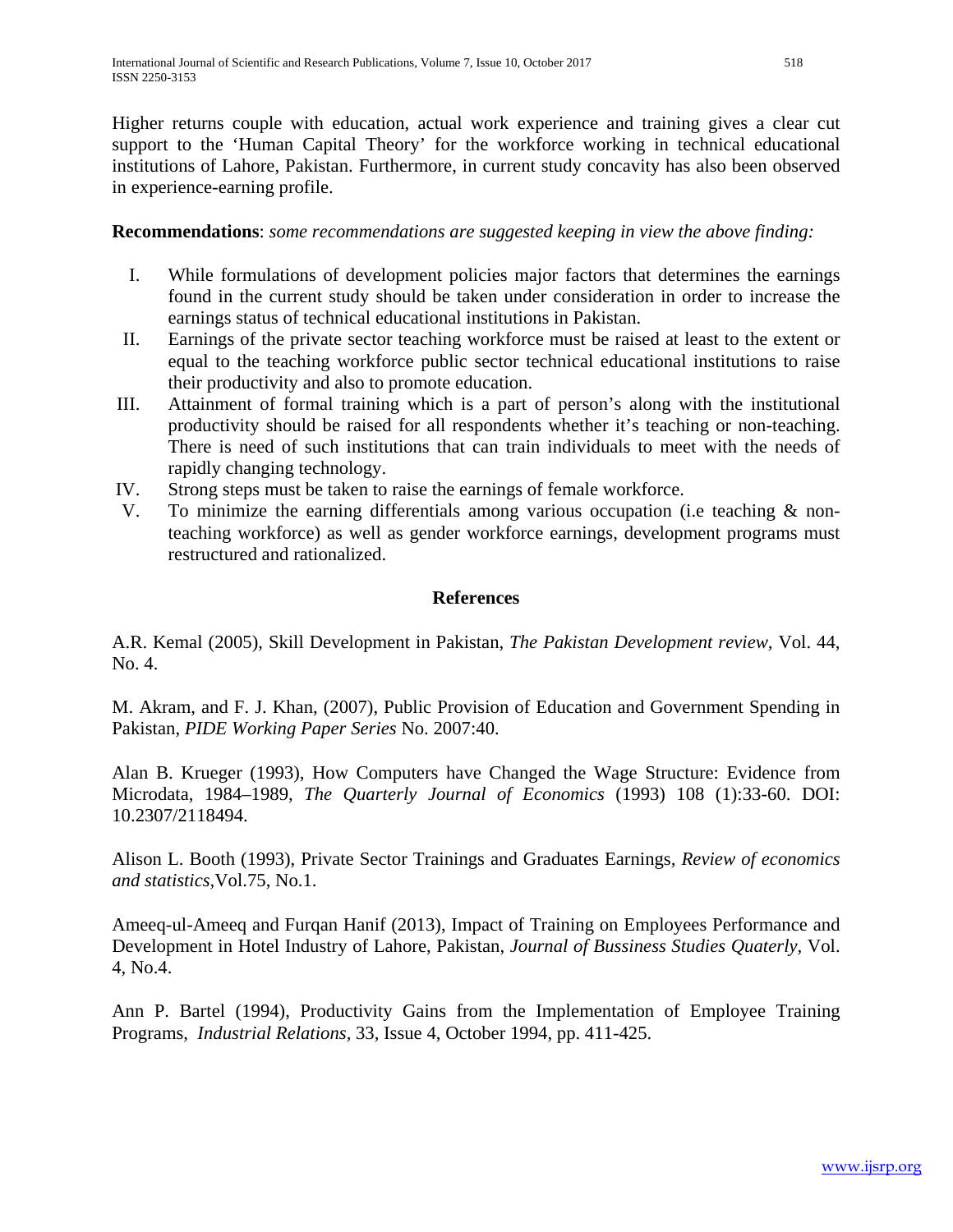G. M. Antony and K. V. Rao (2007), A Composite Index to Explain Variations in Poverty, Health, Nutritional Status and Standard of Living: Use of Multivariate Statistical Methods. *Public Health*, 121, 578-587.

Aragon Sanchez, A. Barba Aragon and I. Sanz Valle, R. (2003), Effects of Training on Business Results, *International Journal of Human Management,*14(6): 956-980.

Barry Chiswick (1974), Income Inequality: Regional Analyses within a Human Capital Framework*, New York:National Bureau of Economic Research*.

Barry Chiswick and Jacob Mincer (1972), Time-Series Changes in Personal Income Inequality in the United States from 1939, with Projections to *1985, Journal of Political Economy,*80, May 1972, Supplement, pp. \$34-\$66

Barry T. Hirsch (1978), Earnings Inequality across Labor Markets: A Test of the Human Capital Model, *Southern Economic Journal,* 45, July 1978, forthcoming.

Bashir Ahmad Khilji, Zaheer Khan Kakar and Sabahat Subhan (2012), Impact of Vocational Training and Skill Development on Economic Growth of Pakistan, *World applied sciences,journal.* 17(10) :1298-1302.

G. Becker (1981), A Treatise on the Family. Cambridge, *Mass: Harvard University Press.* 

G. Becker (1985), Human Capital, Effort, and the Sexual Division of Labour. *Journal of Labour Economics 3:* 33-58.

G. S. Becker and B. R. Chiswick (1966), Education and The Distribution of Earnings, *American Economic Review,* 56 (2), 358-69.

J. R. Behrman and P. Taubman (1976), Intergenerational Transmission of Income and Wealth, *American Economic Review,* 66 (2), 436-440.

Bill Lehr and Frank Lichtenberg (1999), Information Technology and Its Impact on Productivity: Firm-Level Evidence from Government and Private Data Sources, 1977-1993, *The Canadian Journal of Economics/Revue canadienne d'Economique* Vol. 32, No. 2, Special Issue on Service Sector Productivity and the Productivity Paradox (Apr., 1999), pp. 335-362.

J. Boelhouwer and I. Stoop (1999). Measuring well-being in the Netherlands: The SCP index from 1974 to 1997.*Social Indicators Research,* 48(1), 51-75.

L. Borghans and B ter Weel (2004), What Happens when Agent gets A Computer? The Labor Market Impact of Cost Efficient Computer Adoption., *Journal of Economic Behaviour and Organisation*, Vol.54, pp.137-151.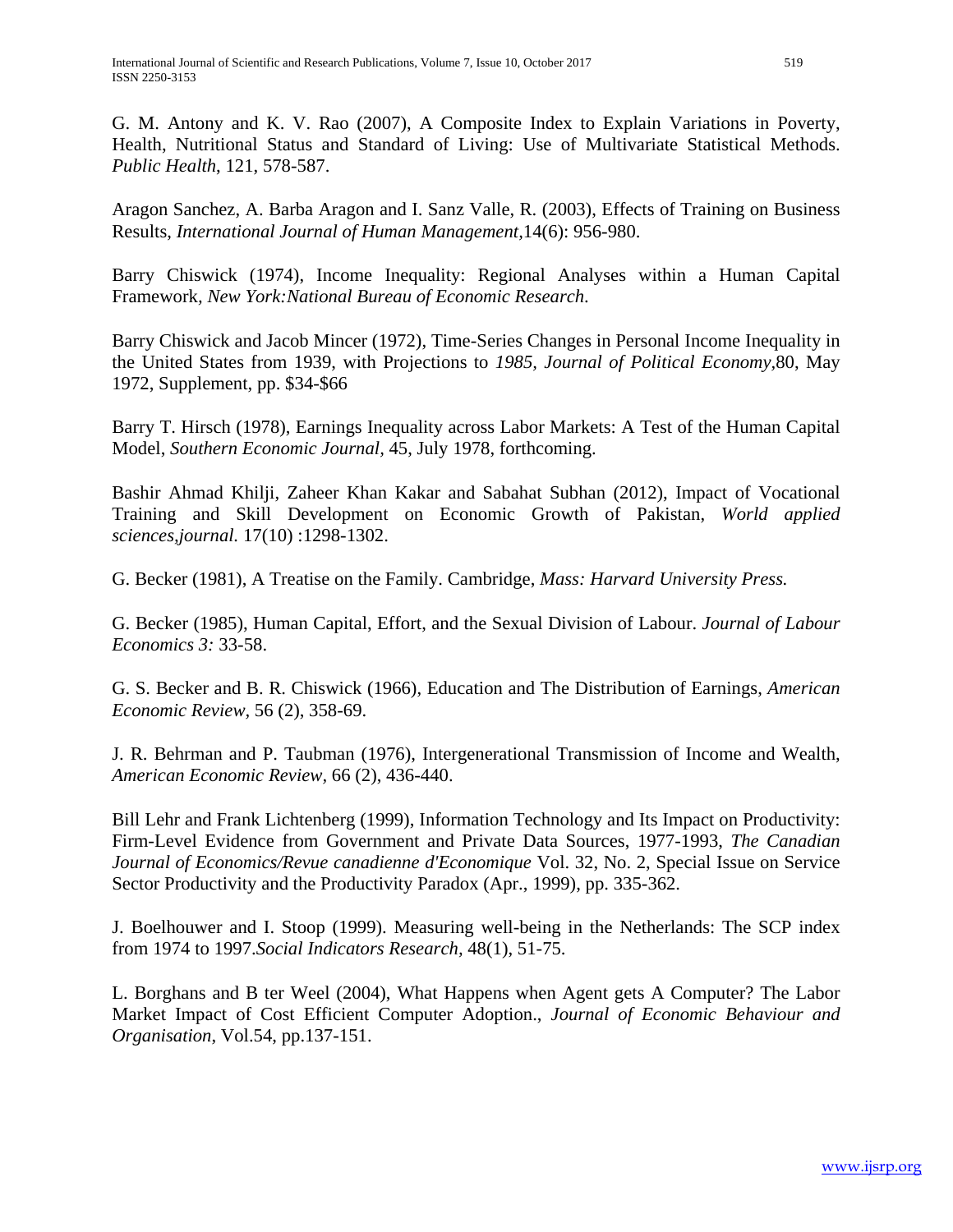C. F. Kemerer and G. L. Sosa (1991), Systems Development Risks in Strategic Information Systems, *Information and Software Technology-Information and software economics,* Vol. 33, Issue 3, April 1991, Pages 212-223.

Carl Ralm (1979), Investment in Training and the Occupational Structure of Earnings in the United States, *Unpublished Ph.D. dissertation, Columbia*.

Deanna L. Sharpe and Mohamed Abdel-Ghany (2006), Determinants of Income Differentials: Comparing Asians with Whites and Blacks, *Journal of Family and Economic Issues (2006)*  27:588–600, DOI 10.1007/s10834-006-9034-7.

[Denise F. Polit](https://www.google.com.pk/search?tbo=p&tbm=bks&q=inauthor:%22Denise+F.+Polit%22) and [Bernadette P. Hungler](https://www.google.com.pk/search?tbo=p&tbm=bks&q=inauthor:%22Bernadette+P.+Hungler%22) (1999), Nursing Research: Principles and Methods (6th Ed.) *Philadelphia, Lippincott.*

Dr. Iftikhar Hussain Shah, Fazalur Rahman, Dr. Muhammad Ajmal and Dr. Hafiz M Hamidullah (2011), Situation Analysis of Technical Education and Vocational Training: A Case Study from Pakistan, *International Journal of Academic Research* Vol. 3. No.1. January, 2011, Part III.

G. J. Duncan and K. Magnuson (2003). Off with Hollingshead: Socioeconomic Resources, Parenting, and Child Development. *In M. H. Bornstein & R. H. Bradley (Eds.), socioeconomic status, parenting, and child development. Mahwah, New Jersey: Lawrence Erlbaum Associates.*

DR Entwisle and NM Astone (1994), Some Practical Guidelines for Measuring Youth's Race/Ethnicity and Socioeconomic Status.Child Dev 1994; 65:1521-40.

Faridi Zahir, Malilk Shahnawaz and A.B. Basit (2009), Impact of Education on Female labour force participation in Pakistan: Empirical evidence from Primary Data Analysis. *Pakistan Journal of Social Sciences (PJSS).* 29(1), 127-140.

Francine D. Blau and Lawrence M. Kahn (1995), Wage Structure and Gender Earning differentials: An International Comparison, *Economical* (1996) 63, S29-S62

Frank Levy and Richard J. Murnane (1992), U.S. Earnings Levels and Earnings Inequality: A Review of Recent Trends and Proposed Explanations, *Journal of Economic Literature,* Vol. 30, No. 3 (Sep., 1992), pp. 1333-1381.

Y. Fukuda, K. Nakamura and T. Takano (2007). Higher Mortality in Areas of Lower Socioeconomic Position Measured By a Single Index of Deprivation in Japan.*Public Health*, 121, 163-173.

Gabriella (2005), Training,Productivity And Wages in Itlay, *Labor Economics,* Vol. 12, issue 4, pages 557-576.

Gazi Mahabubul Alam (2008), The Role of Technical and Vocational Education in the National Development of Bangladesh, *Research and Evaluation Division, BRAC, Dhaka, Bangladesh,*  Received 23 May 2007; accepted in revised form 27 March 2008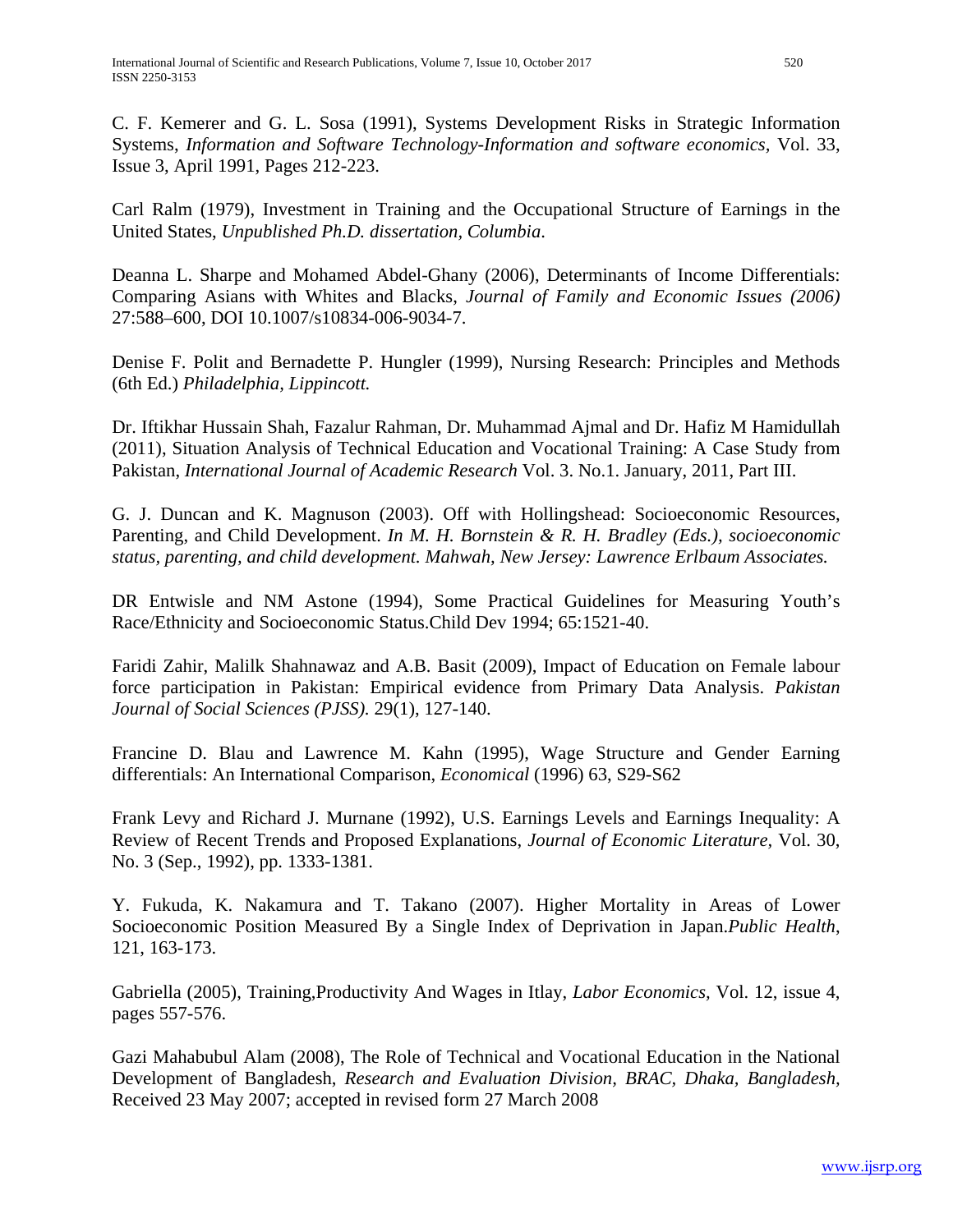Ghulam Yasin, Imran Sharif Chaudhry and Saima Afzal (2010): The Determinants of Gender Wage Discrimination in Pakistan, *Econometric Evidence from Punjab Province, Asian Social Science,* Vol. 6, No. 11; November 2010.

Global Wage Report 2016/17: Wage inequality in the workplace, *International Labour Office – Geneva: ILO, 2016,*ISBN 978-92-2-130928-4 (print), ISBN 978-92-2-130929-1 (web pdf)

S. Gorman and C. C. Yu (1990), Science achievement and home environment, *National Assessment of Educational Progress* 1985–1986.

Govt. of Pakistan, 1947.Proceedings of the Pakistan Educational Conference.Ministry of Interior, *Education Division, Karachi.*pp. 33-35.

Govt. of Pakistan. 1953. Report of Technical Education Committee, Appointed by Council of technical Education for Pakistan, Education Division. *Manga Publications, Karachi*.p. 5.

Govt. of Pakistan. 1972. The Education Policy, 1972-1980. *Ministry of Education, Islamabad*. pp. 17-19.

Govt. of Pakistan. 1998. National Education Policy, 1998-2010.*Ministry of Education, Islamabad*. pp. 55-63.

F. Green (1998), "The Value of Skills", Studies in Economics, *University of Canterbury* No 98/19.

W. H. Green (2003), Econometric Analysis,*.Englewood Cliffs, NJ: Prentice Hall.*

C.Greenhalgh (1980), Male-Female Wage Differentials in Great Britain: Is Marriage an Equal Opportunity? *Economic Journal.*90: 751-775.

Hafiz Muhammad Inamullah, M. Naseeruddin, Ishtiaq Hussain, S. Iftikhar Shah (2009), The Development of Technical Education In Pakistan, *International Business & Economics Research*  Journal – January 2009 Vol. 8, Number 1.

Harry Anthony Patrinos (1995), Gender Earning Differentials in the Engineering Profession in Greece, *Higher Education,* Vol. 30, No. 4 (Dec., 1995), pp. 341-351.

Hege Torp (1994), The Impact of Training on Employment: Assesing a Norwagon Labour Market Programme, *The scandinavian journal of economics,*Vol.96, No.4.

Hightower, W. L. (1978). Development of an Index of Health Utilizing Factor Analysis.*Medical Care,* 16, 245-55.

R. D. Howard, Gordon Richard, J. Yocke, Cecilia Maldonado and Sterling J. Saddler (2007), Selected Career and Technical Education Teachers' Perceptions of the No Child Left Behind Act (Public Law 107-110): An Exploratory Study, *Journal of Career and Technical Education*, Vol. 23, No. 1, Fall, 2007 – Page 121

I Semih Akcomak and Zehra Kasnakoglu (2002): The Determinates of Earning Differentials in Ankara and Istanbul, *ERC in Economics,* No: 96/10, Ankara: METU Economic Research Center.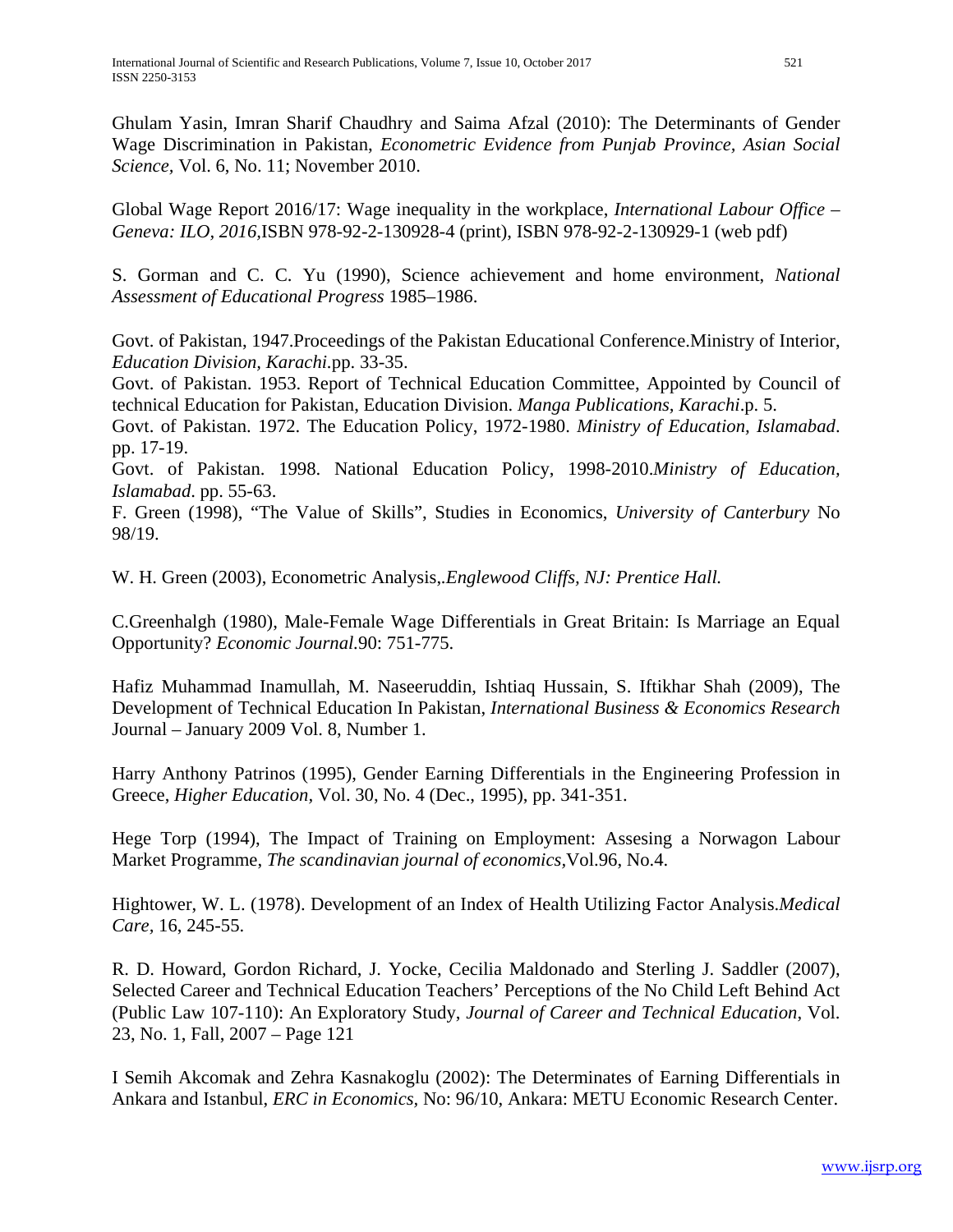Iftikhar Hussain Shah (2004).Problems and Prospects of technical education in Pakistan, (Doctoral thesis), University of Arid Agriculture, Rawawalpindi.

International Standard Classification of Occupation (ISCO-8), *international labour organization, 2012. Geneva.*

Jacob Mincer (1974a), "Progress in Human Capital Analyses of the Distribution of Earnings," *National Bureau of Economic Research Working Paper No. 53*.

Jacqueline Liza Fernandez (2009), Intra-Occupational Gender Earnings Gaps in Malaysia, *Journal Kemanusiaan bil*.14, December 2009.

Javed Ashraf and Birjees Ashraf (1993): "An Analysis of the Male-Female Differential in Pakistan", *The Pakistan Development Review* 32:4 Part II (Winter 1993) pp. 895-904.

Javed Ashraf and Birjees Ashraf (1998), Earnings In Karachi: Does Gender Make a Difference?,*Pakistan Economic and Social Review,* Vol. 36, No. 1 (Summer 1998), pp. 33-46 Published.

John Lauermann (2006), Earning differentials by Industry: Testing the Theory of Compensating Wage Differentials*, UW-L Journal of Undergraduate Research IX (2006).*

Jonathan R. Veum, (1995) ,Sources of Training and Their Impact on Wages*, Industrials and labour relations review,* Vol .48, No.4 (July1995).

Joseph G. Altonji, Thomas A. Dunn (1995), The Effects of School and Family Characteristics on The Returns to Education. *NBER Working Paper No. 5072.*

Joseph L. Gastwirth (1975), Statistical Measures of Earning differentials, *The American Statistician,* Vol. 29, No. 1 (Feb., 1975), pp. 32-35.

Joyce R. Shackett and John M. Trapani (1987), Earning differentials and Market Structure, *The Journal of Human Resources,* Vol. 22, No. 4 (Autumn, 1987), pp. 518-531.

K. Sommerfeld (2013), Higher and higher? Performance pay and wage inequality in Germany, *Applied Economics, 2013* Vol. 45, No. 30, 4236–4247, http://dx.doi.org/10.1080/00036846.2013.783682.

Z. Kasnakoglu and A. Kilic (1983), Ankara'da Gelir Farklılıklarını Belirleyen Etmenler 1977 (Determinants of Income Differentials in Ankara 1977), *METU Studies of Development,* 10 (2), 179-198.

M. Keeley (1977), The Economics of Family Formation. *Economic Inquiry* 15: 238- 250.

L. Kenny (1983), The Accumulation of Human Capital during Marriage by Males. *Economic Inquiry* 21: 223-23 1.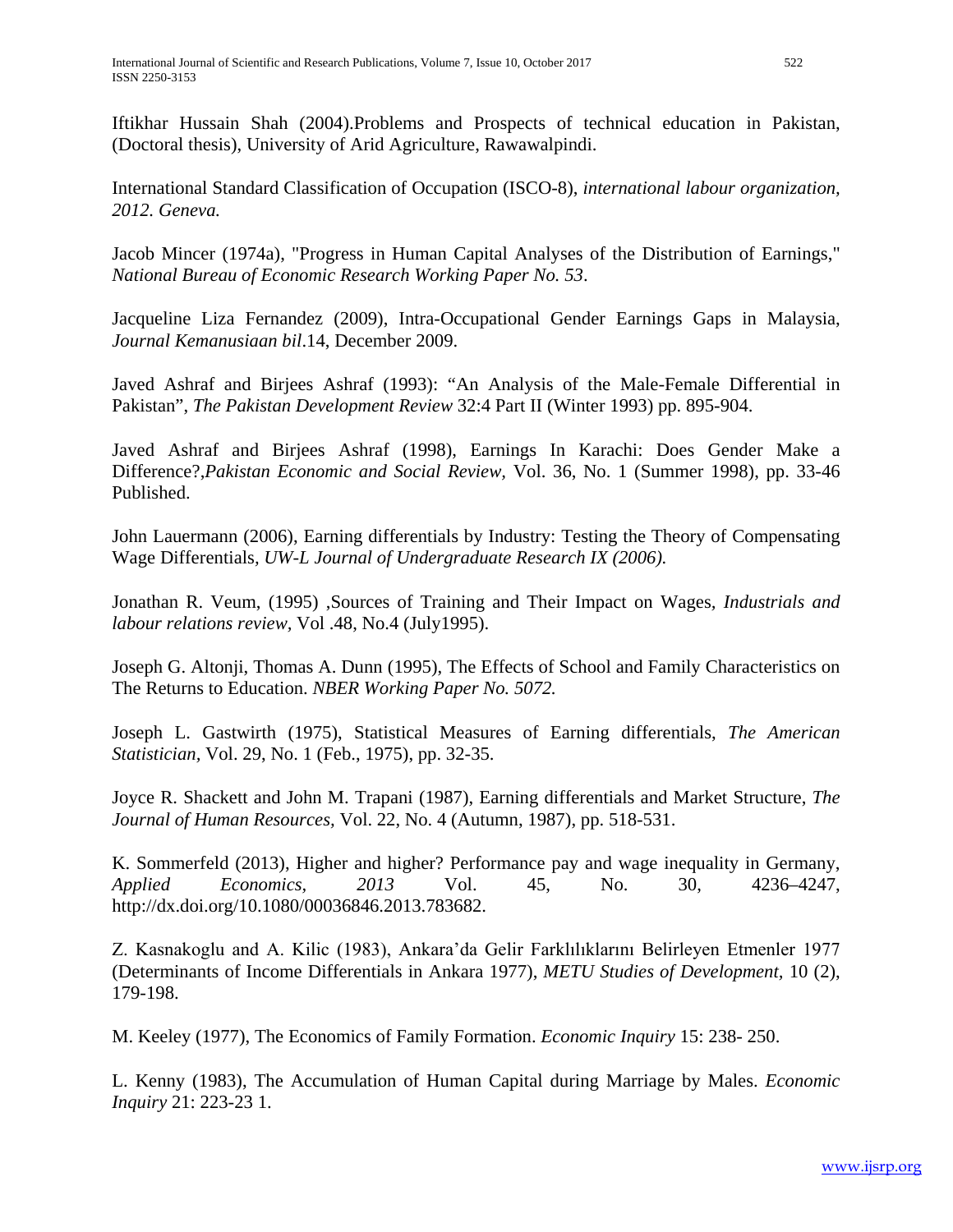V. Krishnan (2010). Early Child Development: A Conceptual Model. Presented at the Early Childhood Council Annual Conference 2010, *Christchurch, New Zealand, 7 May, 2010.*

H. Lambropoulos and G. Psacharopoulos (1992), Educational Expansion and Earning differentials in Greece, *Comparative Education Review,* 36 (1), 52-70.

P. D. Leedy and J.E. Ormrod (2005), Practical Research: Planning and Design (8th ed.). paper Saddle River, NJ: Prentice Hall.

Lester Thurow (1975), Generating Inequality: Mechanisms of Distribution in the U.S. Economy*, New York: Basic Books, 1975.*

Liaqat Ali and Naveed Akhtar (2014), An Analysis of the Gender Earning Differentials in Pakistan, *Research Journal of Applied Sciences, Engineering and Technology* (13): 2772-2784, 2014.

Lorraine Dearden, Howard Reed and John Van Reenen (2006), The Impact of Training On Productivity and Wages: Evidence from British Panel Data, *Oxford Bulletin of Economics and Statistics,* 68, 397–421.

Ma del Mar Salinas-Jiménez, Marta Rahona-López and Inés P. Murillo-Huertas (2013), Gender Wage Differentials and Educational Mismatch: An Application to the Spanish Case, *Applied Economics,* 2013 Vol. 45, No. 30, 4226–4235, http://dx.doi.org/10.1080/00036846.2013.781260.

Martina Dieckhoff (2007), Does it work? Impact of Continuing Training on Labor Market Outcomes: A Comparative Study of Germany, Denmark and United Kingdom, *European socialogical* Review,vol.23,No.3.

Masood Sarwar Awan and Zakir Hussain: Returns to Education and Gender Differentials in Wages in Pakistan, *The Lahore Journal of Economics.* 12:2 (Winter 2007) pp. 40-68.

Michael S. Retallick and Greg Miller (2010), Teacher Preparation in Career and Technical Education: A Model for Developing and Researching Early Field Experiences, *Journal of Career and Technical Education*, Vol. 25, No. 1, Spring, 2010 – Page 62

J. Mincer (1958), Investment in Human Capital and Personal Income Distribution. *J. of Pol. Economy* 66(4, August): 281-302.

J. Mincer (1974b), Schooling, Experience and Earnings, *[National Bureau of Economic Research,](http://www.nber.org/)* Volume ISBN: 0-870-14265-8, pp 1-4.

J. Mincer (1976). Progress in Human Capital Analyses of the Distribution of Earnings*.The Peronal Distribution of Incomes. A. B. Atkinson.*

J. Mincer (1979). Human Capital and Earnings.Economic Dimensions of Education.*D. M. Windham, National Academy of Education:* 1-31.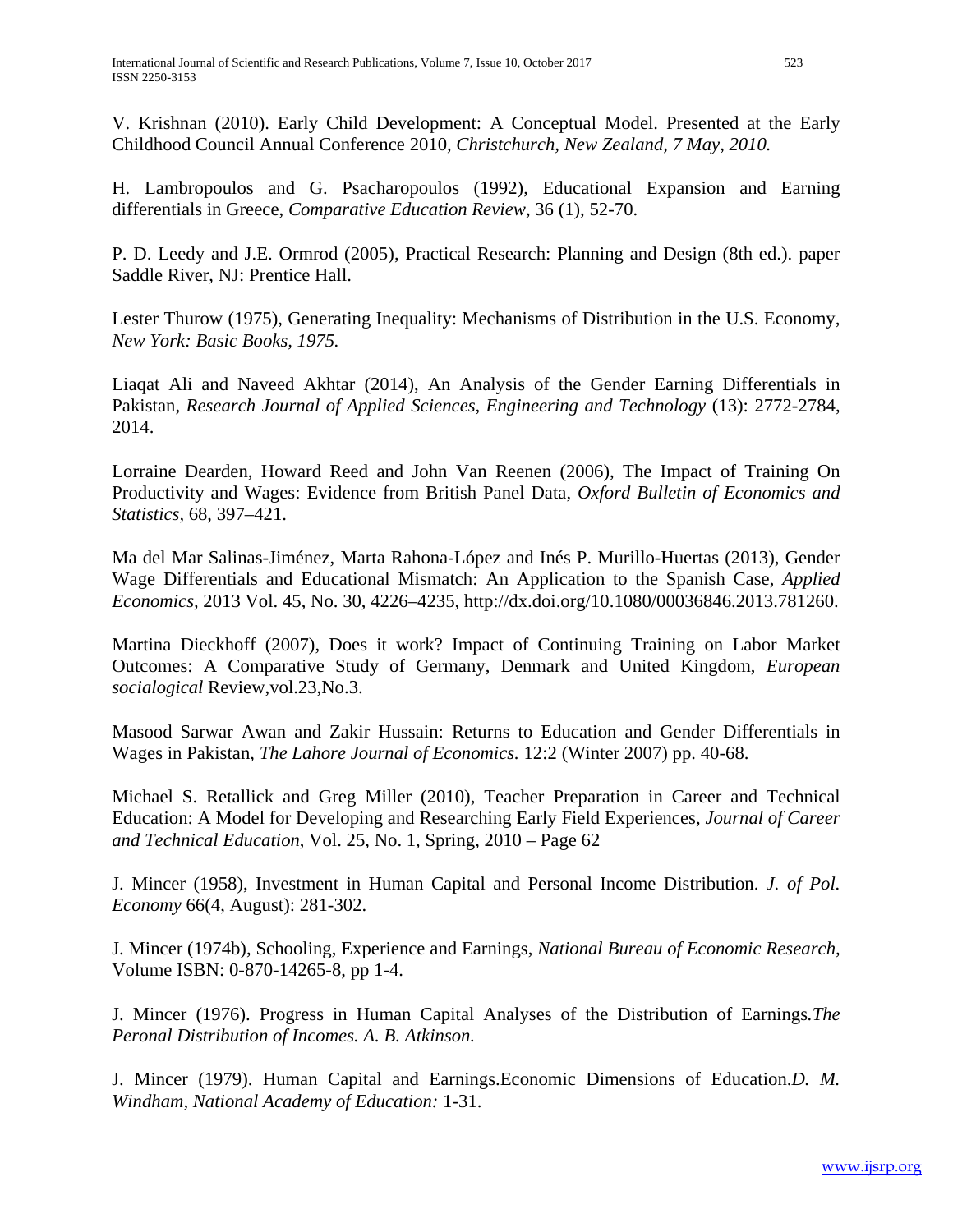J. Mincer (1997). The Production of Human Capital and the Life Cycle of Earnings.*J. of Labor Economics* 15(1, pt. 2): S26-S47.

J. Mincer and Y. Higuchi (1988). Wage Structures and Labor Turnover in the United States and Japan. *J. of the Japanese and Intl Economies* 2: 97-133.

R.D Morgenstern (1973), Direct and Indirect Effects on Earnings of Schooling and Socio-Economic Background, *The Review of Economics and Statistics,* 55 (2), 225-33.

Muhammad Afzal (2011), Micro-econometric Analysis of Private Returns to Education and Determinants of Earnings, *Pakistan Economic and Social Review*Volume 49, No. 1 (Summer 2011), pp. 39-68.

Muhammad Afzal (2014), Micro-econometric Analysis of Earnings Oriented Education System of Lahore (Pakistan), *Pakistan Economic and Social Review,* Volume 52, No. 2 (Winter 2014), pp. 227-254.

Muhammad Saqib Nawaz, Masoodul Hassan, Saad Hassan, Sadia Shaukat and Muhammad Ali Asadullah (2014), Impact of Employee Training and Empowerment on Employee Creativity Through Employee Engagement: Empirical Evidence from the Manufacturing Sector of Pakistan, *Middle-East Journal of Scientific Research* 19 (4): 593-601, 2014.

Muhammad Zahir Faridi, Shahzad Hussain and Farrukh Bashir (2010), Impact of Education on Students' Earnings: A Case of Public Sector Universities in Pakistan, *International Research Journal of Finance and Economics, ISSN 1450-2887 Issue 42 (2010), © EuroJournals Publishing,* Inc. 2010 http://www.eurojournals.com/finance.htm.

S. Munir (2002). Vocational Education and Training (VET): Pakistan Situation Analysis (1959- 2002) and Partnership needs to Promote VET Through Research Study. *Paper presented at Conference on "Structural Change in Vocational Education: Promotion of Vocational Education Partnership between Europe and West and Central Asian Countries Forum hotel, Alexanderplatz, Berlin.*

[Murray J Fisher](https://www.researchgate.net/profile/Murray_Fisher) and [Andrea P Marshall](https://www.researchgate.net/profile/Andrea_Marshall2) (2009), Understanding Descriptive Statistics, *Australian College of Critical Care Nurses Ltd. Published by Elsevier Inc.*

N. Daneshvary (1993), Earning Differentials between Natives and Immigrants with College Degree, *the American Economist,* Vol. 37, No. 2 (Fall, 1993), pp. 46-52.

R. Nakosteen and M. Zimmer (1 982) Marital Status and Earnings of Young Men. *Journal of Human Resources* 22: 248-268.

M. Nardo, M. Saisano, A. Saltelli and S. Tarantola (2005), Tools for Composite Indicators Building. Italy, *European Commission Joint Research Centre, Institute for the Protection and Security of the Citizen Econometrics and Statistical Support to Antifraud Unit.*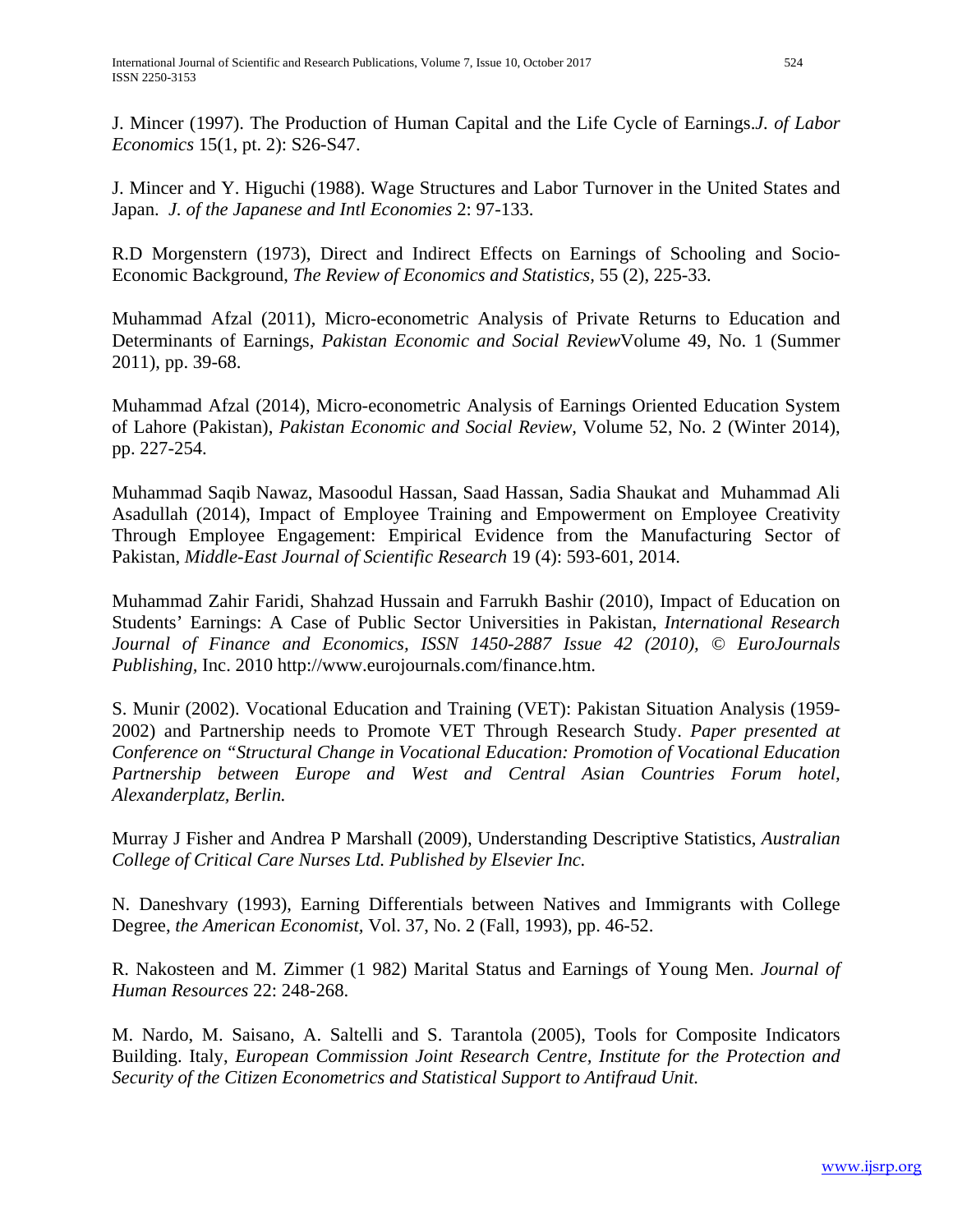J.M. Oakes and P.H. Rossi (2003), The Measurement of SES in Health Research: Current Practice and Steps toward a New Approach. *Social Science & Medicine,* 56(4), 769- 784.

H.A Patrinos (1995), Socio-economic background, schooling, experience, ability and monetary rewards in Greece. *Economics of Education Review*,Volume 14(1), pp. 85-91.

Peter Doeringer and Michael Piore (1971), Internal Labor Markets and Manpower Analysis*, Lexington, Massachusetts: Heath,* 1971.

Peter Dolton and Panu Pelkonen (2007), The Impact of Computer Use, Computer Skills and Computer Use Intensity: Evidence from WERS 2004, *Centre for the Economics of Education London School of Economics Houghton Street London* WC2A 2AE, August 2007, ISBN 978 0 85328 200 6

G. Psacharopoulos (1977a), Family Background, Education and Achievement: a Path Model of Earnings Determinants in the U.K. and Some Alternatives, *British Journal of Sociology 28 (3),* 321-335.

G. Psacharopoulos and E. Velez (1996), Returns to Education during Economic Boom and Recession: Mexico 1984, 1989 and 1992*, Education Economics* 4 (3), 219-30.

Raja Abdul Ghafoor , Furqan Ahmed Khan and Dr. Muhammad Aslam (2011), Impact of Traing and Development on Organizational Performance, *Global journal of management and research,* Vol.11, Issue.7.

Rajarshi Majumder (2007), Earning Differentials across Social Groups: Evidences from India*, Indian Journal of Labor Economics,* Vol. 50, No.4.

Rehana Siddiqui, Rizwana Siddiqui and M. Ramzan Akhtar (1998), A Decomposition of Male-Female Earning differentials, *The Pakistan Development Review,* Vol. 37, No. 4, PART II (Winter 1998), pp. 37:4, 885-898.

Rene´ Bo¨heim Æ Helmut Hofer Æ Christine Zulehner (2007), Wage Differences between Austrian Men and Women: semper idem?,*Empirica (2007) 34:*213–229, DOI 10.1007/s10663- 007-9038-z.

Reynaldo L. Martinez Jr. (2007), An Evolving Set of Values-Based Principles for Career and Technical Education, *Journal of Career and Technical Education*, Vol. 23, No. 1, Fall, 2007 – Page 72

Rosalind Chew (1990), Gender Earning Differentials in Singapore, *Indian Journal of Industrial Relations,* Vol. 26, No. 2 (Oct., 1990), pp. 122-133.

L. Rygel, D. O'Sullivan and B. Yarnal (2006). A Method for Constructing a Social Vulnerability Index: An Application to Hurricane Storm Surges in a Developed Country. *Migration and Adaptation Strategies for Global Change*, 11, 741-764.